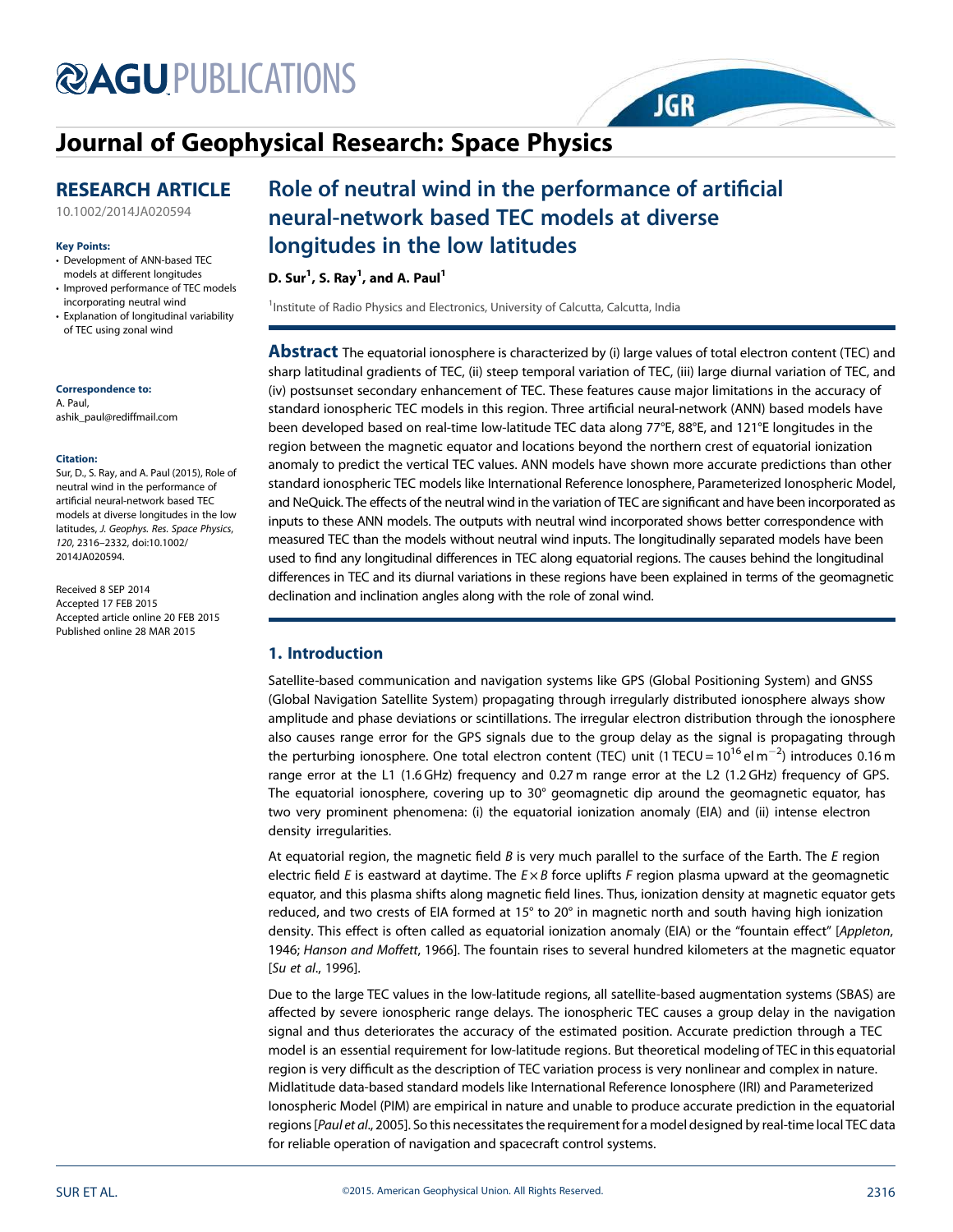The International Reference Ionosphere (IRI) is the most frequently used empirical model for the ionosphere [*Rawer and Bilitza*, 1989, 1990]. Another widely used ionospheric model is the Parameterized Ionospheric Model (PIM) [*Daniell et al*., 1995]. NeQuick is an empirical model and often used to generate electron density profile along height from the satellite to ground receiver along the signal raypath. The necessary inputs for electron density profile computation are altitude of the two ends of raypath, time, month, geographic latitude, longitude, and solar activity indices like sunspot number or 10.7 cm solar radio flux [*di Giovanni and Radicella*, 1990; *Radicella*, 2009]. These empirical models based on midlatitude data always produce smoothed variation of TEC and unable to produce accurate prediction in the equatorial regions [*Paul et al*., 2005; *Bhuyan and Borah*, 2007]. The sharp variable nature of low-latitude TEC cannot be produced by these empirical models, and these models normally show significant deviation from the measured TEC. The equatorial region ionospheric TEC shows steep diurnal, seasonal, latitudinal, as well as longitudinal variations. TEC in equatorial regions has steep diurnal and spatial gradients in both geomagnetically normal and disturbed days [*Klobuchar et al*., 2001; *Paul et al*., 2011]. The daily variability of the location of the EIA peak TEC is very sharp. The change in intensity of EIA is also very dynamic and high in nature in this equatorial region [*Rastogi and Klobuchar*, 1990; *Huang et al*., 1989]. Thus, a real-time TEC data-driven prediction method is required for the equatorial regions.

It is proven that artificial neural network (ANN) approach is very suitable for predicting complex ionospheric parameters [*Altinay et al*., 1997; *Wintoft and Cander*, 1999; *Kumluca et al*., 1999; *McKinnell and Poole*, 2001; *Oyeyemi et al*., 2005a, 2005b, 2006]. Multilayer Perceptron (MLP) technique, has proven to be a standard method to predict complex ionospheric characteristics like the diurnal, seasonal variations of TEC. Some of the models designed to predict the TEC in recent years are reported in *Marquez and Hill* [1992], *Leandro* [2004], *Hernandez-Pajares et al*. [1997], *Tulunay et al*. [2006], *Leandro and Santos* [2007], *Senalp et al*. [2008], and *Yilmaz et al*. [2009].

TEC always undergoes large deviation over different longitudes. The possibility of the presence of longitudinal differences has already been reported in *Su et al*. [1996] and *Zhang et al*. [2011]. In order to inspect any longitudinal difference present over equatorial TEC distribution over time, three real-time ANN-based TEC models along three different longitude regions of 77°E, 88°E, and 121°E for TEC prediction have been developed along low latitudes. They are named as IRPE-TEC-77E, IRPE-TEC-88E, and IRPE-TEC-121E, respectively. The basic blocks of ANN models are artificial neurons. Similar to human brain neuron, these are signal processing and signal transmitting-receiving blocks. MLP is used to train the network as MLP can describe many complex parameters. All the ANN models reported in this paper are designed by the help offeedforward backpropagation architecture. During the feedforward stage of the training period, the inputs are fed forward to the succeeding nodes with properly adjusted weights and biases. After reaching to the output, the calculated value is compared with the desired value. The error of the output is fed back to the input layers in order to adjust the weights and biases in each node. This iteration is repeated several times until the error converges inside a predetermined value. In MLP configuration, the number of layers and the number of neurons in each layer are readjusted by the final performance of the model in different situations. Every model constitutes a training data set in order to make the model learn the relationship between inputs and desired output. The training database of the currently developed ANN models for each longitude constitute real-time GPS data from locations closer to geomagnetic equator to beyond the northern crest of EIA. The initial development of the model IRPE-TEC-88E has been reported in *Sur and Paul* [2013]. The predictions from these models have been compared with the standard models like IRI, PIM, and NeQuick to observe their applicability along low-latitude sector.

The effects of neutral wind components (meridional wind and zonal wind) over TEC have already been reported in literatures [*Fesen et al*., 1989; *Alken et al*., 2008; *Balan et al*., 2009]. In order to inspect the effects of neutral winds over TEC, all the previously mentioned ANN-based models (IRPE-TEC-77E, IRPE-TEC-88E, and IRPE-TEC-121E) have been redesigned with incorporating neutral winds as model inputs. The neutral wind or horizontal wind magnitudes and directions can be obtained from horizontal wind model (HWM07) [*Drob et al*., 2008]. The horizontal wind model (HWM07) provides values of horizontal wind fields of the Earth's atmosphere from the ground to 500 km at the Earth's atmosphere. The model is built by Fortran 90 subroutine, and the data are obtained from over 50 years of satellite- and ground-based wind measurements [*Drob et al*., 2008; *Alken et al*., 2008]. After the introduction of neutral winds as inputs to the models, the newly designed models along 77°E, 88°E, and 121°E longitudes have been renamed as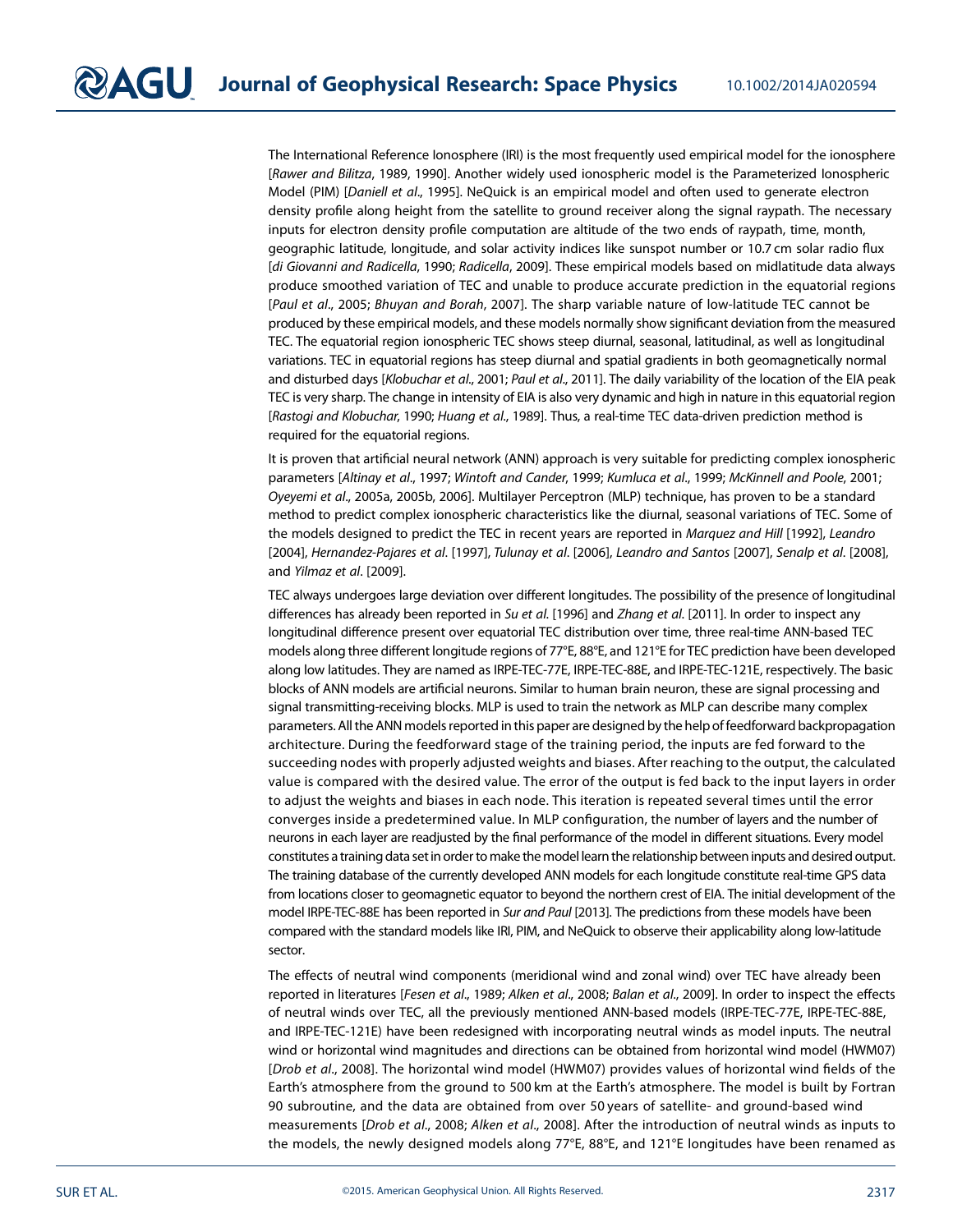| <b>Station Name</b> | Geographic<br>Latitude (°N) | Geographic<br>Longitude (°E) | Geomagnetic<br>$Dip$ ( $\degree N$ ) | Training Data Period                                 | Simulation Data Period      |
|---------------------|-----------------------------|------------------------------|--------------------------------------|------------------------------------------------------|-----------------------------|
| Calcutta            | 22.58                       | 88.38                        | 32                                   | 1 January 2007 through 15 September 2011             | October 2011 and April 2012 |
| Baharmpore          | 24.09                       | 88.25                        | 35                                   | 23 March 2011 through 15 September 2011              | October 2011                |
| Farakka             | 24.79                       | 87.89                        | 36                                   | Data set from Farakka is not used for model training | April 2012                  |
| Siliguri            | 26.72                       | 88.39                        | 40                                   | 1-15 September 2011                                  | April 2012                  |

Table 1. GPS-TEC Data Receiver Stations for Training and Simulation Data Set for IRPE-TEC-88E

IRPE-TEC-77E(HWM), IRPE-TEC-88E(HWM), and IRPE-TEC-121E(HWM), respectively. The predictions from these wind-incorporated ANN models have been compared with the models without neutral wind components as inputs (IRPE-TEC-77E, IRPE-TEC-88E, and IRPE-TEC-121E) and also with the standard models like IRI, NeQuick, and PIM.

The final objective of the paper is to observe any longitudinal difference in TEC distribution along different longitudes. Any longitudinal differences except the differences due to solar terminator have been observed and quantified. The currently developed ANN models have been used to inspect the longitudinal TEC differences, and this longitudinal difference pattern has also been inspected for any diurnal variation in this paper.

## 2. Development and Performance Analysis of a Neural Network-Based TEC Model Along 88°E

An ANN-based TEC model, IRPE-TEC-88E, has been designed along 88°E longitude with real-time GPS-TEC data obtained from the stations mentioned in Table 1. The locations of these stations are shown in Figure 1a. The GPS-TEC data are obtained at Calcutta from a dual-frequency Ionospheric Scintillation and TEC Monitor. This dual-frequency GPS receiver is operational under Institute of Radio Physics and Electronics (IRPE), University of Calcutta, since November 2006 as a part of SCINDA (SCIntillation Network Decision Aid) program. GPS-TEC data at Baharampore are obtained from another dual-frequency Ionospheric Scintillation and TEC Monitor at K. N. College, Baharampore. At Siliguri, the GPS-TEC data are recorded from software-based dualfrequency GPS TEC recorder at North Bengal University, Siliguri. The processed TEC data from Calcutta can be accessed by authorized users from the website http://capricorn.bc.edu/scinda/india. The entire training period is mentioned in Table 1. Only geomagnetically quiet days ( $Dst \ge -50$  nT) are selected for training the model. The initial development of this model has been reported in *Sur and Paul* [2013]. The data set for this model extends along 88°E subionospheric longitude covering a wide subionospheric latitude span of 20°–28°N from EIA crest to beyond the northern crest of EIA. This data set period covers low to moderate solar activity period of 23rd solar cycle. At these three stations, slant TEC (STEC) data have been monitored and recorded with a 1 min resolution.

Slant TEC (STEC) recorded from those stations for an elevation angle greater than 50° is used as training data set for model IRPE-TEC-88E. STEC obtained from below elevation angle 50° has been excluded in order to avoid the local time effects. The equivalent vertical TEC (VTEC) has been obtained from STEC by equations (1) and (2) shown below.

Slanting Factor = 
$$
1/\left\{ \left[ 1 - r\cos E/(r+l)^2 \right]^{1/2} \right\},
$$
 (1)

$$
VTEC = STEC / Slanting Factor.
$$
 (2)

All TEC values are expressed in TECU (1 TECU =  $10^{16}$  el/m<sup>2</sup>) in this paper. *r* the radius of the Earth, meter. *E* the elevation angle for the receiver location, degree.

*l* the height of the maximum electron density, normally considered to be at height of 350 km, meter [*Breed et al*., 1997; *Nava et al*., 2007].

The conversion function between VTEC and STEC is shown in equation (2). These VTEC conversion methods shown in equations (1) and (2) have been reported in *Sur and Paul* [2013]. The inputs for the model are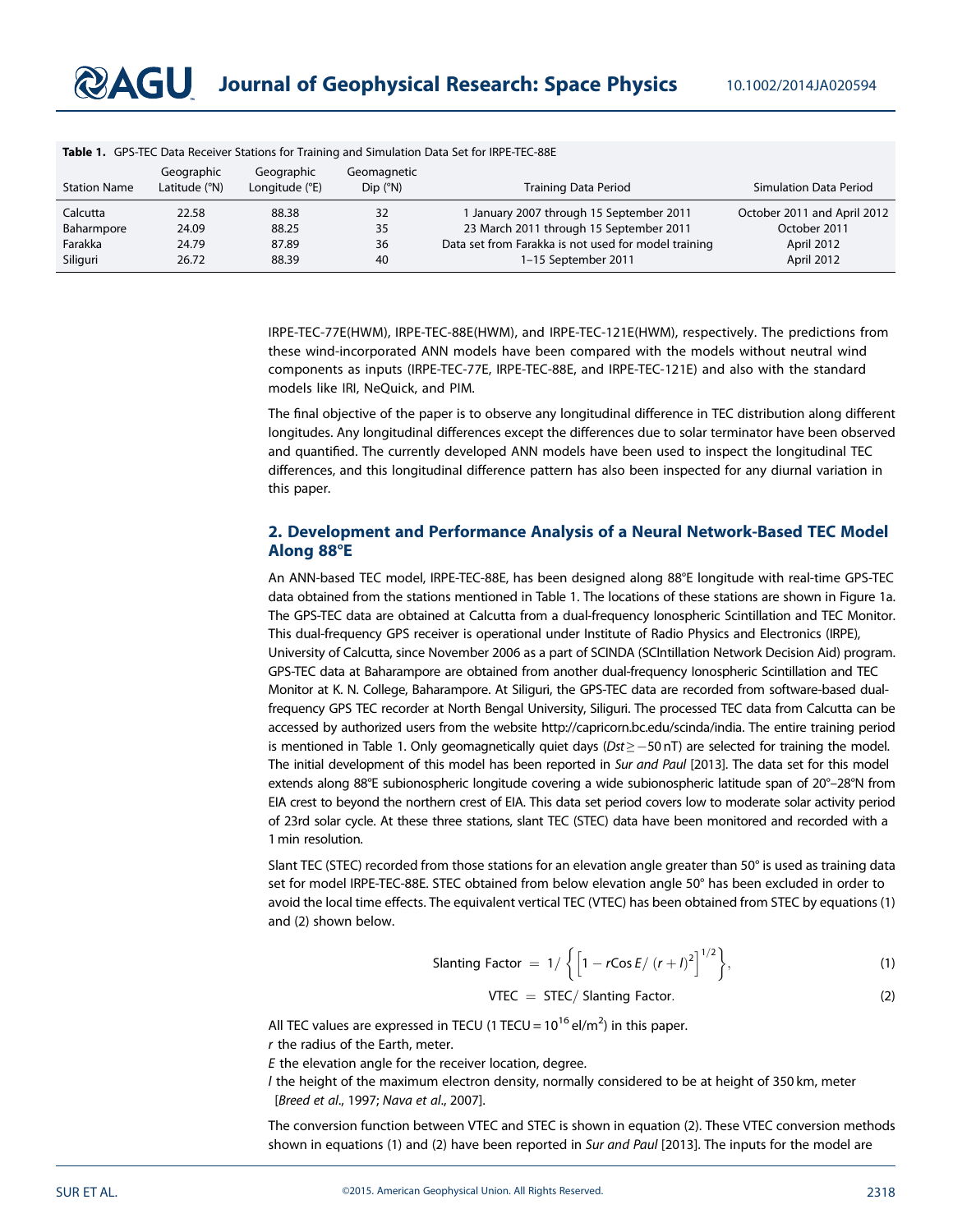# **QAGU** Journal of Geophysical Research: Space Physics 10.1002/2014JA020594



Figure 1. (a) Geographic locations of the GPS-TEC receiver stations along 88°E for training data set of IRPE-TEC-88E and IRPE-TEC-88E(HWM). (b) Geographic locations of the GPS-TEC receiver stations along 77°E for training data set of IRPE-TEC-77E and IRPE-TEC-77E(HWM). (c) Geographic locations of the GPS-TEC receiver stations along 121°E for training data set of IRPE-TEC-121E and IRPE-TEC-121E(HWM). (d) Geographic locations of Bhopal (23.28°N, 77.34°E geographic, magnetic dip 33.95°N) and Hsinchu (24.80°N, 120.99°E geographic, magnetic dip 35.52°N).

> sequentially ordered by (i) day of year, (ii) time in UT, (iii) 350 km subionospheric latitude, (iv) 350 km subionospheric longitude, and (v) daily sunspot number. Geomagnetically disturbed conditions are filtered out by selecting days only with *Dst* ≥ 50 nT for model designing. The model produces vertical TEC at a 1 min resolution.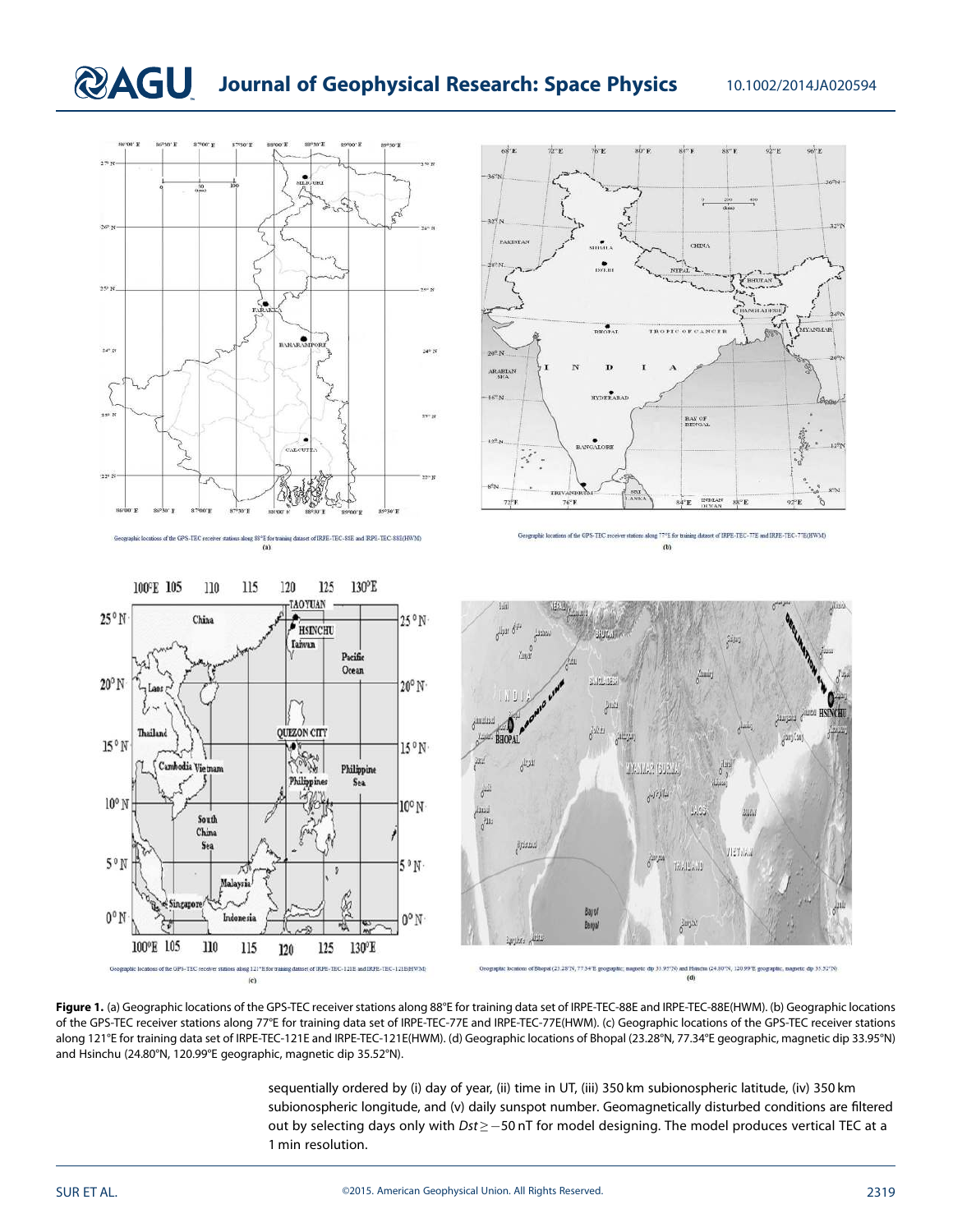Predicted TEC from this model (IRPE-TEC-88E) has also been compared with the TEC obtained from globally accepted TEC models like IRI and PIM for the two equinoxes, October 2011 and April 2012. The simulation data set is completely different from the training data set in order to avoid biasing. The GPS-TEC receiver stations, which have been used for simulation purpose, are shown in Table. 1. The simulation is performed only for geomagnetically quiet days (*Dst* ≥ 50 nT). The locations of those stations are shown in Figure 1a.

### 3. Incorporation of Neutral Wind as Inputs to the TEC Model

It has been established that the TEC is also dependent on horizontal neutral wind flow and velocity of its major components like meridional wind and zonal wind [*Fesen et al*., 1989; *Alken et al*., 2008; *Balan et al*., 2009]. Horizontal neutral winds have a strong effect in equatorial *E* and *F* region ionospheric parameters [*Alken et al*., 2008]. A penetrating eastward electric field coupled with equatorward neutral wind strengthens the day time EIA and produces a super plasma fountain [*Kelley et al*., 2004], which drives the plasma upward causing less ion recombination and higher value of TEC in the low-latitude equatorial region. The upwelling of the plasma at the equatorial region causes reduction to poleward plasma flow. The direct effect of neutral wind without penetrating eastward electric field over TEC has also been established [*Balan et al*., 2009]. Equatorward neutral wind elevates the ionosphere to very high altitude in the low-latitude regions, preventing it to be lost by chemical recombination and chemical diffusion due to gravity. Due to the dependence of TEC over the components of neutral winds, the model IRPE-TEC-88E has been modified with the incorporation of meridional wind and zonal wind as model inputs. The meridional wind and zonal wind velocities are obtained from horizontal wind model (HWM07) [*Drob et al*., 2008]. These neutral wind values are fed to IRPE-TEC-88E as model inputs, and this wind-incorporated ANN model has been renamed as IRPE-TEC-88E(HWM). The data set for IRPE-TEC-88E(HWM) is real-time TEC data from GPS-TEC receiver stations for the training data set period shown in Table 1. After addition of two neutral wind inputs, the seven inputs of IRPE-TEC-88E(HWM) are now sequentially (i) day of year, (ii) time in UT, (iii) 350 km subionospheric latitude, (iv) 350 km subionospheric longitude, (v) daily sunspot number, (vi) meridional wind, and (vii) zonal wind. Only geomagnetically quiet days (*Dst* ≥ −50 nT) are considered in training data set alongside only TEC over elevation angle of 50° is used to avoid local time effects. This model produces vertical TEC at a 1 min interval.

The wind-incorporated ANN model (IRPE-TEC-88E(HWM)) is tested for a series of simulation for the period of April 2012 for geomagnetically quiet days (*Dst* ≥ −50 nT) from the stations (i) Calcutta (22.58°N, 88.38°E geographic, magnetic dip 32°N), (ii) Siliguri (26.72°N, 88.39°E geographic, magnetic dip 40°N), and (iii) Farakka (24.79°N, 87.89°E geographic, magnetic dip 36°N) and compared with the prediction from other models. The equatorial ionosphere is responsive to seasonal variations with highest perturbations in ionization/TEC noted during the equinoctial months. Accordingly, April 2012 has been selected for comparison as it presents one of the worst case scenarios. However, similar analyses spanning more extended period may provide further details. In fact, validation of the functions used in developing the ANN could be more extensive when tested over more exhaustive time lines. Further, the present manuscript reports validation of ANN-based TEC models developed at 88°E in comparison to other standard ionospheric models like IRI, PIM, and NeQuick. Data for the ANN model were generated by operating GPS receivers at stations near and beyond the northern crest of EIA on campaign mode. Because of the resource-crunching nature of the campaigns, data beyond the period reported in this paper are not available from all the stations. For April 2012, the simulation data set is completely different from the training data set in order to avoid biasing. Figure 2a shows the comparisons from one representative geomagnetically quiet day 28 April 2012 from entire simulation period of April 2012 at the Calcutta station (22.58°N, 88.38°E geographic, magnetic dip 32°N). The Calcutta station lies on the crest of EIA. The performance of neutral wind coupled model IRPE-TEC-88E(HWM) has been improved almost throughout the day, especially from diurnal peak and the later phase of the day. The predicted TEC of PIM, NeQuick, and IRI have shown significant deviation from the actual VTEC at diurnal peak. PIM overestimates TEC near the diurnal peak. The predictions of IRI, NeQuick, and PIM have shown slightly better correspondence with actual VTEC at 20:00–23:00 UT and 00:00–02:00 UT. On that particular representative geomagnetically quiet day (28 April 2012), TEC prediction deviations shown by the models IRPE-TEC-88E, PIM, IRPE-TEC-88E(HWM), NeQuick, and IRI at diurnal peak TEC are tabulated in Table 2.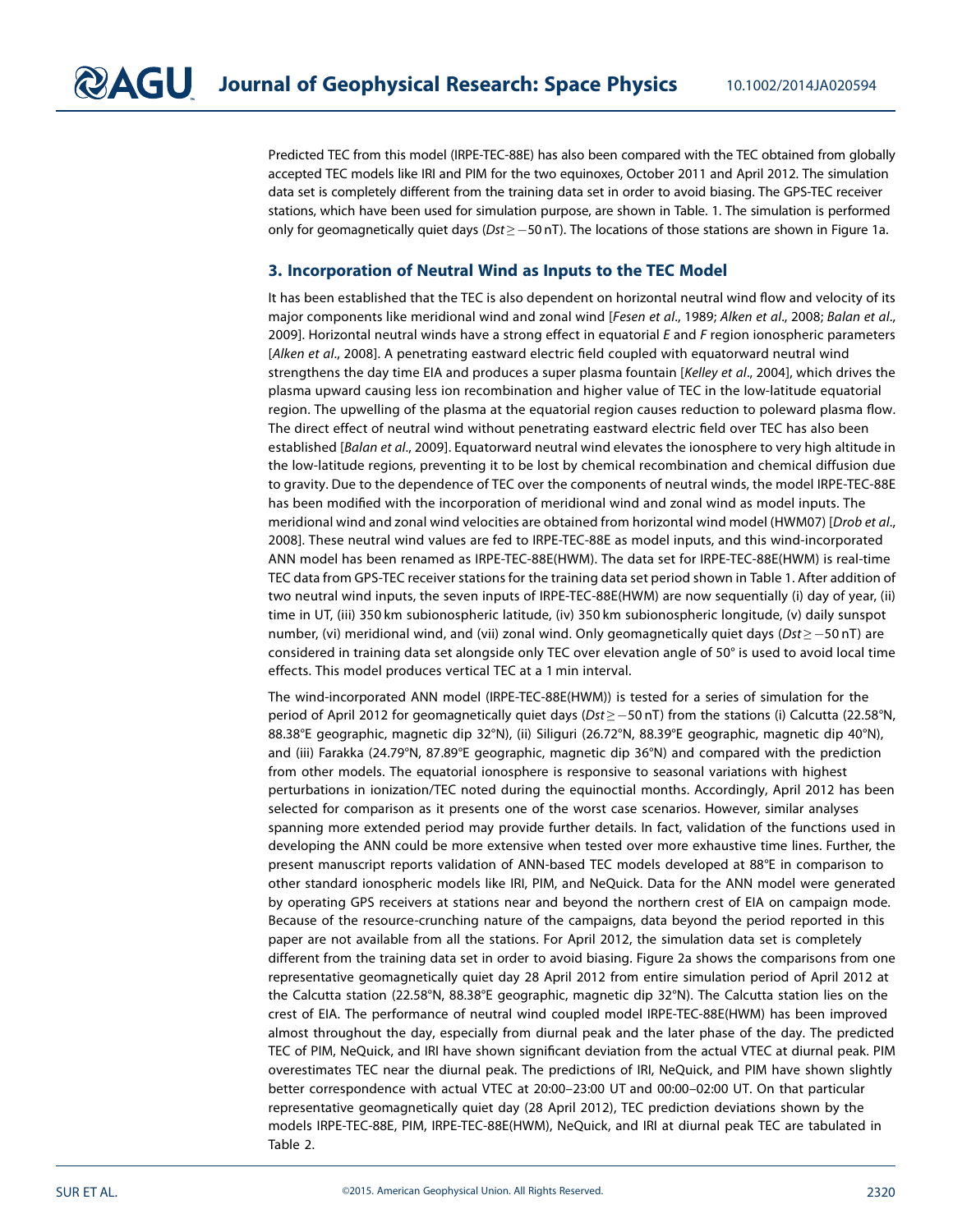## **QAGU** Journal of Geophysical Research: Space Physics 10.1002/2014JA020594



Figure 2. (a) Comparison of diurnal variation of actual VTEC with VTEC obtained from IRPE-TEC-88E, PIM, IRPE-TEC-88E(HWM), NeQuick, and IRI at Calcutta (22.58°N, 88.38°E, magnetic dip 32°N) on 28 April 2012. The hourly ±1σ error bars are introduced on the measured values. (b) Hourly median error obtained from IRPE-TEC-88E model, PIM, IRPE-TEC-88E(HWM), NeQuick, and IRI at Calcutta (22.58°N, 88.38°E, magnetic dip 32°N) in April 2012. (c) Comparison of latitudinal variation of VTEC obtained from IRPE-TEC-88E, PIM, IRPE-TEC-88E(HWM), NeQuick, and IRI in April 2012 along 88°E at 09:00 UT. The ±1σ error bars are introduced on the measured values per 1°N subionospheric latitude. (d) Latitudinal median errors obtained from IRPE-TEC-88E model, PIM, IRPE-TEC-88E(HWM), NeQuick, and IRI at 09:00 UT in April 2012 along 88°E longitude.

The similar comparisons have been done for all the geomagnetically quiet days from April 2012. Combining those data over the whole month of April 2012, hourly median prediction errors have been computed from IRPE-TEC-88E, PIM, IRPE-TEC-88E(HWM), NeQuick, and IRI, and those results have been shown in Figure 2b.

The deviations of predicted VTEC for IRPE-TEC-88E, PIM, IRPE-TEC-88E(HWM), NeQuick, and IRI from actual VTEC have been quantified in diurnal basis. Figure 2b shows the hourly median error for each hour from April 2012 (for geomagnetically quiet days) from IRPE-TEC-88E, PIM, IRPE-TEC-88E(HWM), NeQuick, and IRI in diurnal basis from the EIA crest station Calcutta for elevation angle greater than 50°. The measured TEC from elevation angle below 50° has not been chosen to avoid local time effects. From the analysis, it can be observed that all the models have shown significant amount of deviations at the diurnal peak from the actual VTEC, while IRPE-TEC-88E(HWM) shows the minimum error at diurnal peak and PIM and NeQuick show large deviation from the actual VTEC. The incorporation of neutral winds as model inputs significantly reduces the TEC prediction deviation from actual VTEC almost throughout the day. The maximum median errors from the actual VTEC obtained from the models IRPE-TEC-88E, PIM, IRPE-TEC-88E(HWM), NeQuick, and IRI are shown in Table 2. The corresponding universal time is shown in brackets after the median TEC values. The median errors obtained by all models at diurnal peak for April 2012 at Calcutta are also tabulated in Table 2.

| Table 2. Diurnal and Latitudinal Performance Comparison for Models Along 88°E in April 2012                                                                  |                                  |                        |                                      |                            |                           |  |  |  |
|--------------------------------------------------------------------------------------------------------------------------------------------------------------|----------------------------------|------------------------|--------------------------------------|----------------------------|---------------------------|--|--|--|
| Diurnal Performance Analysis for Models Along 88°E in April 2012 at Calcutta                                                                                 |                                  |                        |                                      |                            |                           |  |  |  |
| PIM (TECU)<br>IRPE-TEC-88E (TECU)<br>IRPE-TEC-88E(HWM) (TECU)<br>NeOuick (TECU)<br>IRI (TECU)<br>Error TEC at diurnal peak on 28 April 2012<br>17<br>14<br>9 |                                  |                        |                                      |                            |                           |  |  |  |
| Maximum median prediction error in the entire April 2012                                                                                                     | 22 (5 UT)                        | 30 (13 UT)             | 14 (6 UT)                            | 34 (15 UT)                 | 34 (4 UT)                 |  |  |  |
| Median error TEC at diurnal peak in the entire April 2012<br>12<br>10<br>6                                                                                   |                                  |                        |                                      |                            |                           |  |  |  |
| Latitudinal Performance Analysis for Models Along 88°E in April 2012 for Latitude Span of 21°N-28°N                                                          |                                  |                        |                                      |                            |                           |  |  |  |
| Maximum median prediction error for latitude span of<br>21°N-28°N in the entire April 2012                                                                   | IRPE-TEC-88E (TECU)<br>11 (28°N) | PIM (TECU)<br>15(21°N) | IRPE-TEC-88E(HWM) (TECU)<br>10(28°N) | NeOuick (TECU)<br>12(23°N) | IRI (TECU)<br>13 $(23°N)$ |  |  |  |
| Prediction error at EIA crest in the entire April 2012<br>6.3<br>13<br>6.9<br>0.66<br>12                                                                     |                                  |                        |                                      |                            |                           |  |  |  |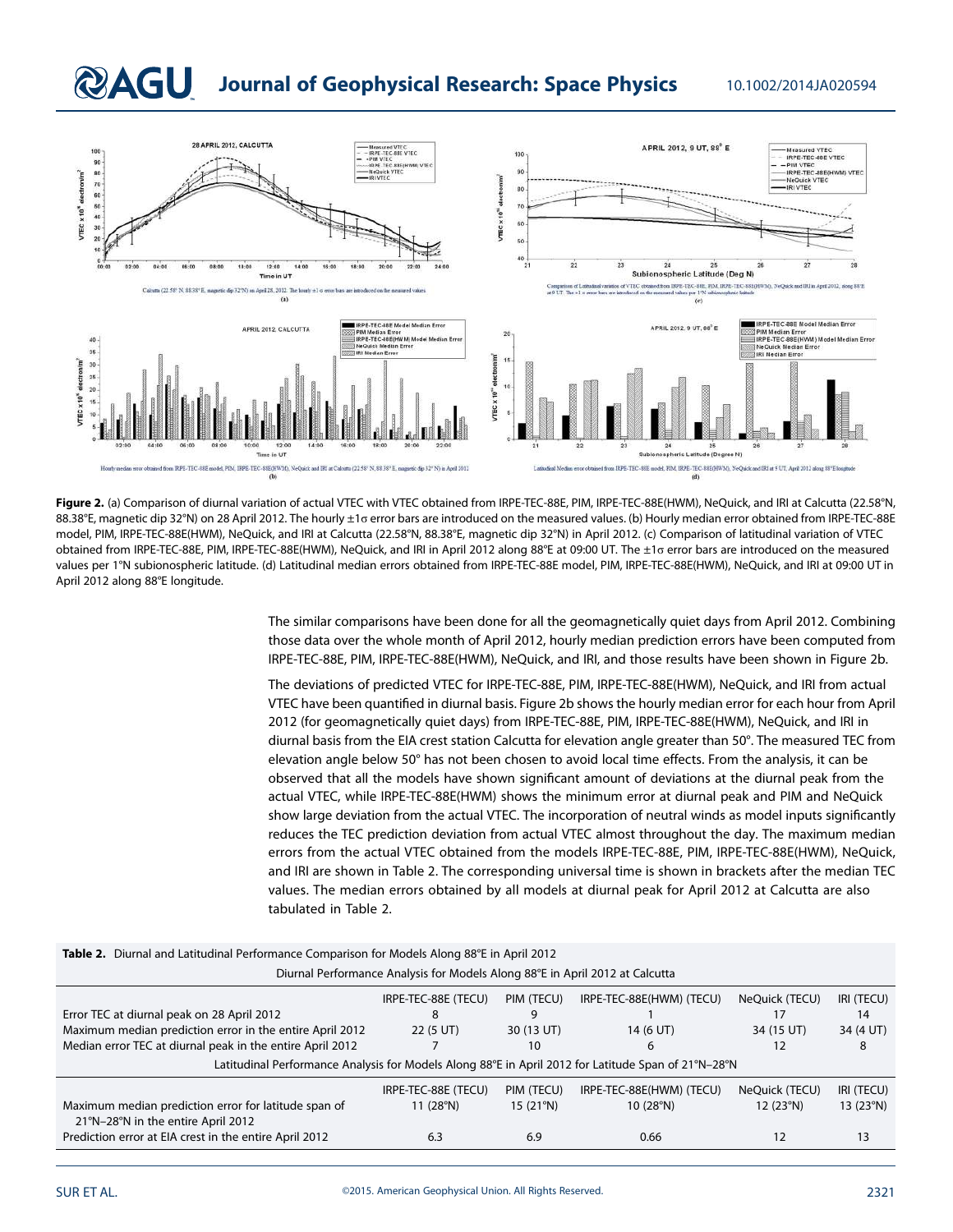A latitudinal TEC variation comparison has also been done for actual VTEC and VTEC obtained from IRPE-TEC-88E, PIM, IRPE-TEC-88E(HWM), NeQuick, and IRI for all the geomagnetic quiet days of equinoctial month April 2012 from a fixed subionospheric longitude of 88°E at 09:00 UT covering latitudinal swath of 21°N to 28°N. The actual VTEC having elevation angle over 50° is only considered for this comparison in order to avoid local time effects. The comparisons are shown in Figure 2c. From the comparison, it can be concluded that neutral wind-incorporated ANN model IRPE-TEC-88E(HWM) shows better correspondence with actual VTEC than the other models. IRI and NeQuick have shown less sensitivity toward the latitudinal variation of actual VTEC, and these models have shown large TEC deviation from the actual VTEC. PIM overestimates TEC values along the entire latitudinal span. The TEC deviations of predicted VTEC of IRPE-TEC-88E, PIM, IRPE-TEC-88E(HWM), NeQuick, and IRI from actual VTEC have been observed in latitudinal basis. Figure 2d shows the monthly median error analysis from the month of April 2012 (for geomagnetically quiet days) from IRPE-TEC-88E, PIM, IRPE-TEC-88E(HWM), NeQuick, and IRI with latitude variation for fixed longitude of 88°E for 09:00 UT. From the analysis, it can be observed that all the models have shown significant amount of deviations at EIA crest from the actual VTEC except IRPE-TEC-88E(HWM). IRPE-TEC-88E(HWM) has shown the minimum error at EIA crest. IRI and NeQuick show large deviations from the actual VTEC at EIA crest. IRPE-TEC-88E(HWM) has shown less median error almost throughout the latitudinal span of 21°N–28°N, justifying the incorporation of neutral winds as model inputs. The maximum median errors obtained from IRPE-TEC-88E, PIM, IRPE-TEC-88E(HWM), NeQuick, and IRI are summarized in Table 2. The corresponding latitude is also shown in brackets after the median TEC value. At EIA crest, the median TEC prediction errors for IRPE-TEC-88E, PIM, IRPE-TEC-88E(HWM), NeQuick, and IRI for entire month of April 2012 are shown in Table 2.

## 4. Longitudinal Variation of TEC

From the study made by *Su et al*. [1996] using the Sheffield University plasmasphere-ionosphere model with the observations from Hinotori satellite, operated with an orbit at an altitude of about 600 km, it has been established that low-latitude ionosphere suffers longitudinal variations due to the variations of neutral wind, *E* × *B* drift velocities, and the displacements of geomagnetic declination angle. Thus, the longitudinal variation of TEC can be attributed to the variation of geomagnetic declination angle and the zonal wind. The magnetic field-aligned ion drift velocity *V* (conventionally positive for upward drift) due to thermospheric horizontal zonal winds *Z* (positive for eastward winds) can be related by equation (3).

$$
V = -Z \sin Dec \cos Inc \quad [Zhang \text{ et. al., } 2011] \tag{3}
$$

*V* geomagnetic field-aligned ion drift velocity (positive for upward drift), m/s.

*Z* zonal wind velocity (positive for eastward winds), m/s.

*Inc* the geomagnetic inclination (positive for northern angle), degree.

Dec the geomagnetic declination (positive for east angle), degree.

*V* is either upward or downward depending on the sign of declination angle Dec and the sign of zonal winds *Z*.

For a westward directed wind, *V* becomes downward for west or negative declination angle and upward for east or positive declination angle for north inclination angle. If *V* becomes downward, it moves the ions to lower altitudes, and this increases their recombination rate, which is also exponentially increasing at the lower altitudes. Thus, TEC gets decreased. On the other hand, the upward drift of *V* would increase the TEC as it moves the plasma to the higher altitudes causing less recombination rate. In these regions, high TEC values can be obtained. The direction of zonal wind varies from eastward to westward in diurnal basis. According to model HWM07, at Hsinchu (24.80°N, 120.99°E geographic, magnetic dip 35.52°N), the directions of the zonal wind become eastward through the morning hours in daytime and become westward from the local noontime to nighttime (shown in Figures 5e and 5f). This variation coupled with the declination angle of the station provides the variation of TEC in different longitude regions.

To observe the longitudinal differences that may occur in the variation of TEC except variation due to solar terminator, two ANN-based TEC models have been designed along 77°E and 121°E longitude at the equatorial low-latitude regions. These models are named as IRPE-TEC-77E and IRPE-TEC-121E, respectively. The inputs for those models are (i) day of year, (ii) time in UT, (iii) 350 km subionospheric latitude, (iv) 350 km subionospheric longitude, and (v) daily sunspot number. Only geomagnetically quiet days ( $Dst \ge -50$  nT) are selected among the database. These models have been redesigned with the incorporation of neural wind components (the magnitude and directions of meridional wind and zonal wind) obtained from HWM07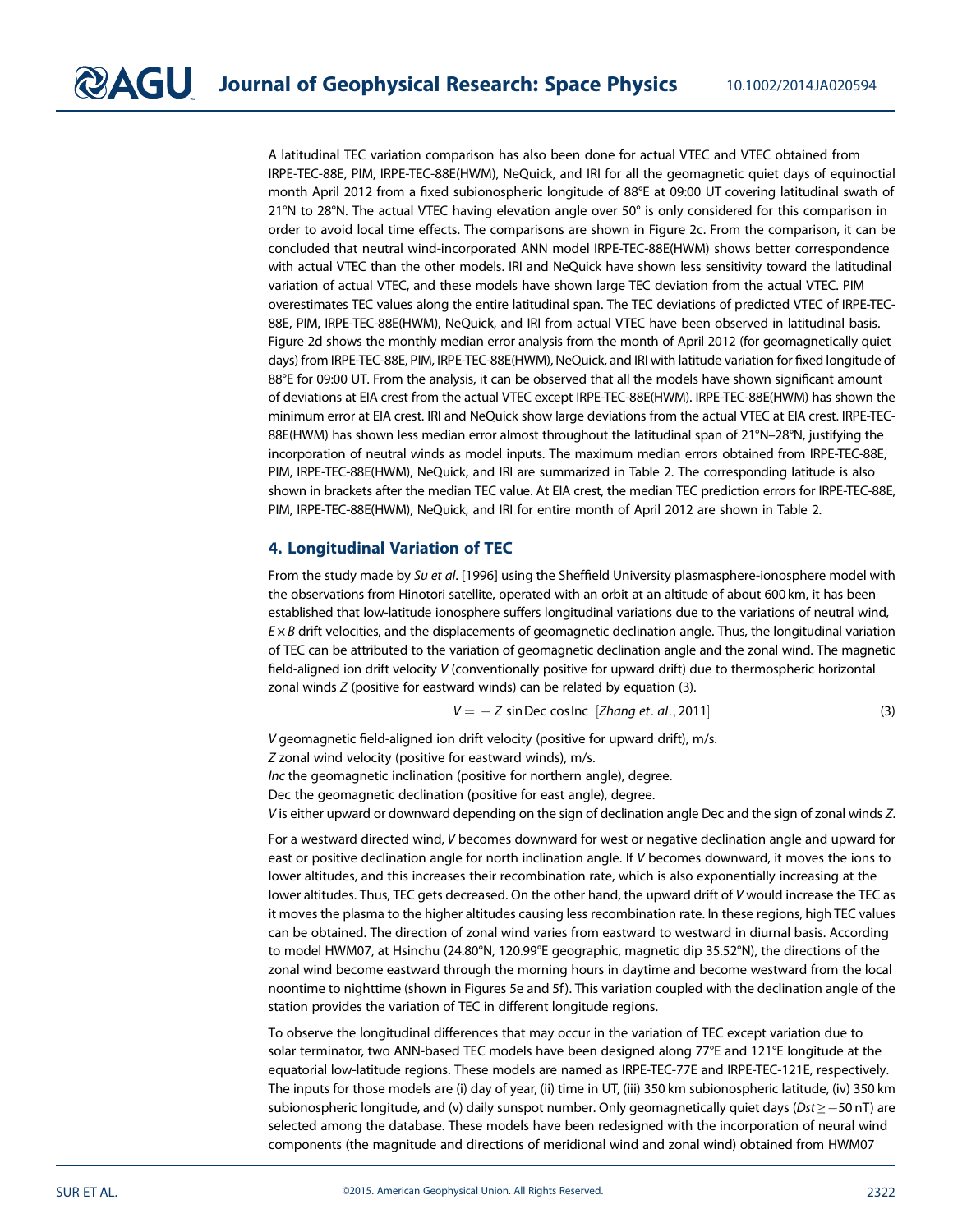Table 3. GPS-TEC Data Receiver Stations for Training Data Set for IRPE-TEC-77E and IRPE-TEC-77E(HWM) and Diurnal and Latitudinal Performance Comparison for Models Along 77°E in April 2005

| <b>Station Name</b>                                                                                | Geographic          | Geographic     | Geomagnetic                                                      | <b>Training Data</b>       | Simulation    |  |  |
|----------------------------------------------------------------------------------------------------|---------------------|----------------|------------------------------------------------------------------|----------------------------|---------------|--|--|
|                                                                                                    | Latitude (°N)       | Longitude (°E) | $Dip$ ( $^{\circ}N$ )                                            | Period                     | Period        |  |  |
| Trivandrum                                                                                         | 8.47                | 76.91          | 0.9                                                              |                            |               |  |  |
| Bangalore                                                                                          | 12.95               | 77.68          | 11.69                                                            | January 2004 to March 2005 | April 2005    |  |  |
| Hyderabad                                                                                          | 17.44               | 78.47          | 21.9                                                             |                            |               |  |  |
| Bhopal                                                                                             | 23.28               | 77.34          | 33.95                                                            |                            |               |  |  |
| Delhi                                                                                              | 28.58               | 77.21          | 43.5                                                             |                            |               |  |  |
| Shimla                                                                                             | 31.09               | 77.07          | 47.43                                                            |                            |               |  |  |
|                                                                                                    |                     |                | Diurnal Performance Analysis for Models Along 77°E in April 2005 |                            |               |  |  |
|                                                                                                    | IRPE-TEC-77E (TECU) | PIM (TECU)     | IRPE-TEC-77E(HWM) (TECU)                                         | NeQuick (TECU)             | IRI (TECU)    |  |  |
| Error TEC at diurnal peak on<br>9 April 2005 from Hyderabad                                        | 1.21                | 6              | 0.06                                                             | 12                         | 11            |  |  |
| Maximum median prediction error in<br>entire April 2005 from Bhopal                                | 12 (00:00 UT)       | 16 (01:00 UT)  | 9(02:00 UT)                                                      | 24 (12:00 UT)              | 22 (07:00 UT) |  |  |
| Median error TEC at diurnal peak in<br>entire April 2005 from Bhopal                               | 5                   | 10             | 4                                                                | 15                         | 14            |  |  |
| Latitudinal Performance Analysis for Models Along 77°E in April 2005 for Latitude Span of 8°N-31°N |                     |                |                                                                  |                            |               |  |  |
|                                                                                                    | IRPE-TEC-77E (TECU) | PIM (TECU)     | IRPE-TEC-77E(HWM) (TECU)                                         | NeQuick (TECU)             | IRI (TECU)    |  |  |
| Maximum median prediction error for<br>latitude span of 8°-31°N in the<br>entire April 2005        | 14(31°N)            | 31 (31°N)      | 10 $(27°N)$                                                      | 27 (31°N)                  | 26 (31°N)     |  |  |
| Prediction error at EIA crest in the<br>entire April 2005                                          | 4                   | 5              | 2                                                                | 16                         | 17            |  |  |

model as their inputs. The wind-incorporated ANN models along 77°E and 121°E have been renamed as IRPE-TEC-77E(HWM) and IRPE-TEC-121E(HWM), respectively. Seven inputs for these models are (i) day of year, (ii) time in UT, (iii) 350 km subionospheric latitude, (iv) 350 km subionospheric longitude, (v) daily sunspot number, (vi) meridional wind, and (vii) zonal wind. VTEC over 50° elevation is considered for the data set of those models in order to avoid the effects of local time. Only geomagnetically quiet days are considered for training data set. These models generate vertical TEC with a 1 min time resolution. The predictions from wind-incorporated ANN models have been again tested with a series of simulation for equinoctial periods and compared between the models before and after the inclusion of neutral winds as well as with standard TEC models like NeQuick, PIM, and IRI. Simulation data set and training data set for these two models are maintained differently to avoid biasing. This study will help to find out the effects of neutral wind over the variation of TEC. IRPE-TEC-77E(HWM) and IRPE-TEC-121E(HWM) models will also be used to observe the longitudinal TEC differences between 77°E and 121°E longitudes. Any diurnal variation of these longitudinal TEC difference have been studied and reported in section 7 of the present paper.

## 5. Development and Performance Analysis of a Neural Network-Based TEC Model Along 77°E

The model IRPE-TEC-77E has been designed with the real-time GPS database obtained from a chain of six GAGAN (GPS-Aided Geo-Augmented Navigation) stations situated more or less around 77°E longitude and distributed along the region from geomagnetic equator through the northern crest of EIA to regions beyond the northern crest of EIA. This wide latitudinal variation (8°N–31°N) will be helpful to analyze latitudinal variation of TEC over a fixed longitude. The six GAGAN stations from where the data set is received from January 2004 to March 2005 are shown in Table 3 as well as in Figure 1b.

The data set of IRPE-TEC-77E includes geomagnetically quiet days (days with *Dst* ≥ −50 nT) only. TEC below 50° elevation has been excluded to eliminate local time effects. The model inputs are (i) day of year, (ii) time in UT, (iii) 350 km subionospheric latitude, (iv) 350 km subionospheric longitude, and (v) daily sunspot number. In the next step, IRPE-TEC-77E model has been further redesigned with the inclusion of neutral wind components as the model inputs. The wind-incorporated ANN-based model has been renamed as IRPE-TEC-77E(HWM). The magnitudes and directions of neutral wind components like meridional wind and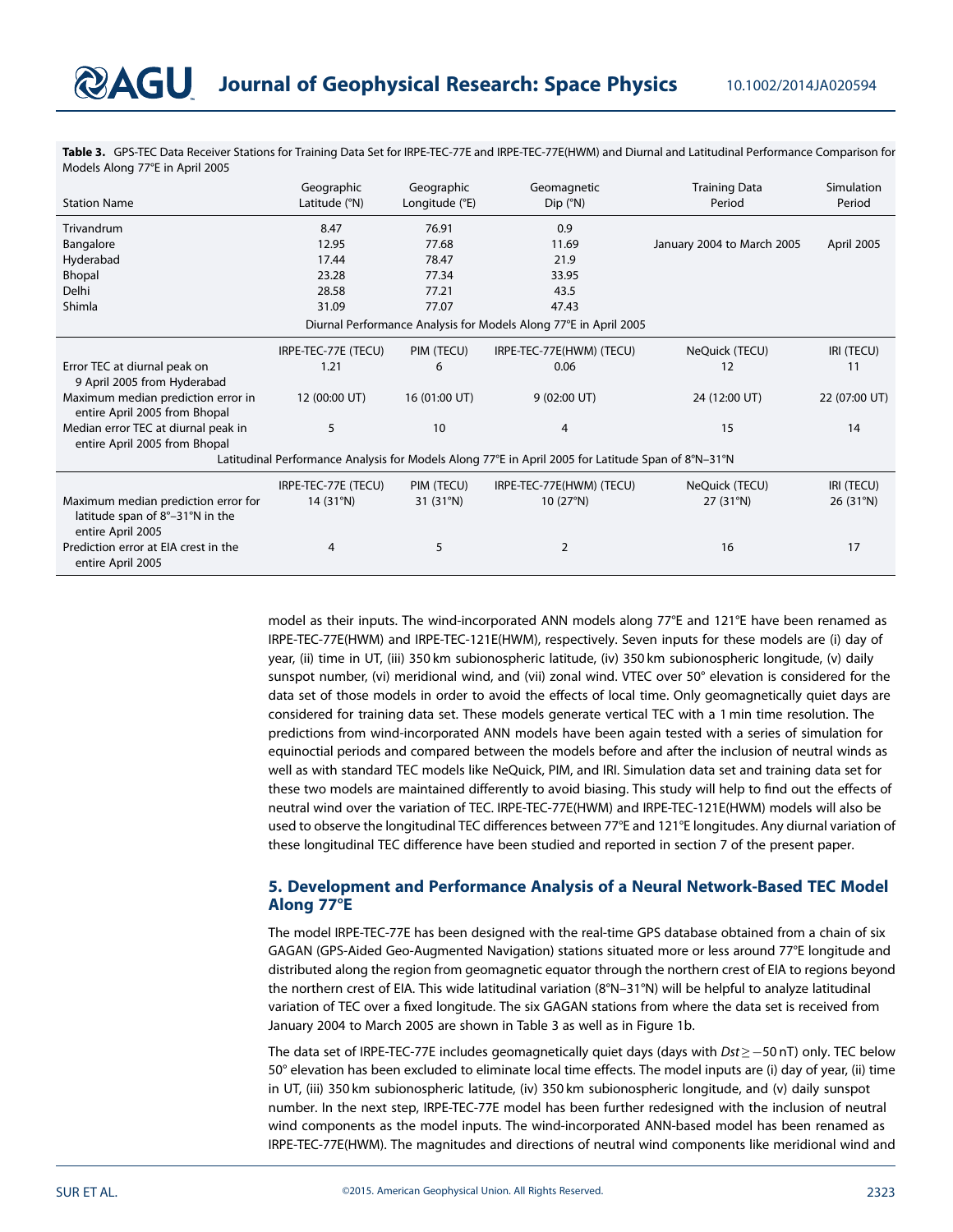## **QAGU** Journal of Geophysical Research: Space Physics 10.1002/2014JA020594



Figure 3. (a). Comparison of diurnal variation of actual VTEC with VTEC obtained from IRPE-TEC-77E, PIM, IRPE-TEC-77E(HWM), NeQuick, and IRI at Hyderabad (17.44°N, 78.47°E, magnetic dip 21.9°N) on 9 April 2005. The hourly ±1σ error bars are introduced on the measured values. (b) Hourly median error obtained from IRPE-TEC-77E model, PIM, IRPE-TEC-77E(HWM), NeQuick, and IRI at Bhopal (23.28°N, 77.34°E geographic, magnetic dip 33.95°N) in April 2005. (c) Comparison of latitudinal variation of VTEC obtained from IRPE-TEC-77E, PIM, IRPE-TEC-77E(HWM), NeQuick, and IRI in April 2005 along 77°E at 09:00 UT. The ±1σ error bars are introduced on the measured values per 1°N subionospheric latitude. (d) Latitudinal median error obtained from IRPE-TEC-77E model, PIM, IRPE-TEC-77E(HWM), NeQuick, and IRI at 09:00 UT in April 2005 along 77°E longitude.

zonal wind have been obtained from HWM07 model [*Drob et al*., 2008]. The training data set for this model is the same as IRPE-TEC-77E. The inputs for IRPE-TEC-77E(HWM) are (i) day of year, (ii) time in UT, (iii) 350 km subionospheric latitude, (iv) 350 km subionospheric longitude, (v) daily sunspot number, (vi) meridional wind, and (vii) zonal wind. Days with *Dst* ≥ −50 nT are only considered for designing both ANN models. The TEC obtained from below elevation angle of 50° has been excluded from training data set to avoid local time effects. IRPE-TEC-77E and IRPE-TEC-77E(HWM) produce VTEC at a 1 min resolution. The predictions from both these models have been compared with predictions obtained from NeQuick, PIM, and IRI for the low solar activity vernal equinox period of April 2005 for geomagnetically quiet days (days with *Dst* ≥ −50 nT). The ANN model along 77°E, which was designed without the components of neutral wind as model inputs (IRPE-TEC-77E), has also been compared with IRPE-TEC-77E(HWM) to conclude the overall effects of neutral wind toward TEC. The simulation data set is obtained from those six GAGAN stations mentioned in Table 3. However, the simulation data set is deliberately chosen from different time periods from training data set time periods to avoid biasing. The comparisons from 9 April 2005 have been shown as one representative geomagnetically quiet day from the entire simulation month of April 2005 at Figure 3a from the Hyderabad station (17.44°N, 78.47°E geographic, magnetic dip 21.9°N), which is situated to the south from the EIA crest. From the comparison, it can be concluded that while the neutral wind components are included as model inputs, the performance of the model has been improved significantly especially around diurnal peak. However, ANN model without neutral wind shows better correspondence with actual VTEC before 04:00 UT and after 18:00 UT. IRPE-TEC-77E(HWM) has shown minimum deviation from actual VTEC at diurnal peak with the deviation of 0.06 TECU from actual VTEC, while IRPE-TEC-77E, PIM, NeQuick, and IRI have shown TEC deviation of 1.21, 6, 12, and 11 TECU, respectively, from actual VTEC. Both ANN-based models have shown less TEC deviations than PIM, NeQuick, and IRI almost throughout the day especially at diurnal peak. The results are summarized in Table 3. Similar comparisons have been done for the other geomagnetically quiet days of April 2005. Combining those prediction values over all the geomagnetically quiet days from April 2005, the monthly median TEC prediction errors have been computed from IRPE-TEC-77E, PIM, IRPE-TEC-77E(HWM), NeQuick, and IRI, and those results have been shown in Table 3 and Figure 3b.

Figure 3b shows the diurnal variation of median error per hour from IRPE-TEC-77E, PIM, IRPE-TEC-77E(HWM), NeQuick, and IRI along the crest station Bhopal (23.28°N, 77.34°E geographic, magnetic dip 33.95°N) from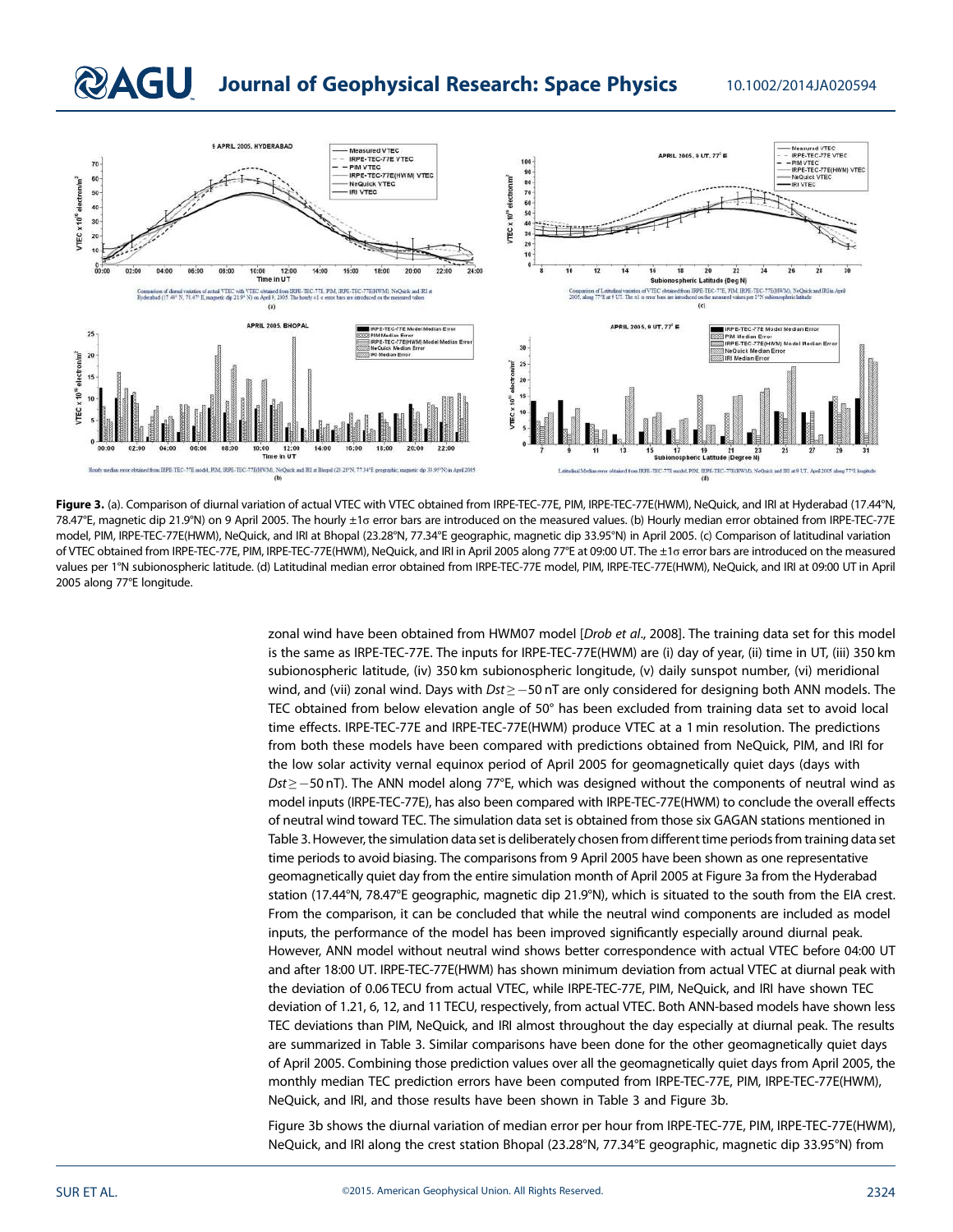April 2005 for elevation angle over 50° for geomagnetic quiet days. From Figure 3b, it can be demonstrated that NeQuick, IRI, and PIM show significant amount of deviations during diurnal peak, while IRPE-TEC-77E(HWM) shows the minimum error among all the models almost throughout the day. The TEC prediction error for PIM has been slightly reduced at diurnal peak. The maximum median errors evaluated from IRPE-TEC-77E, PIM, IRPE-TEC-77E(HWM), NeQuick, and IRI are tabulated in Table 3. The corresponding universal time is also provided in brackets after the median TEC value. The median errors obtained from all models at diurnal peakfor April 2005 at Bhopal are also tabulated in Table 3.

The latitudinal variation of the actual VTEC along the fixed 77°E longitude has also been compared with the predictions from IRPE-TEC-77E, IRPE-TEC-77E(HWM), PIM, NeQuick, and IRI to see the effectiveness of those models for predicting the dynamic and wide latitudinal variation of VTEC. The VTEC predictions from IRPE-TEC-77E, IRPE-TEC-77E(HWM), PIM, NeQuick, and IRI along the vast latitudinal range of 8°N–31°N have been compared with the actual VTEC for observing the applicability of those models to describe the latitudinal signature of VTEC at 09:00 UT along fixed longitude 77°E for geomagnetic quiet days of April 2005 for elevation angle over 50°. The comparison is shown in Figure 3c. From the comparison, it can be addressed that the incorporation of neutral wind as model input has increased the sensitivity of the model for predicting the latitudinal variation of VTEC over the latitudinal span starting from the equator to the region beyond the northern crest of EIA. IRPE-TEC-77E(HWM) predicts better than IRPE-TEC-77E almost throughout the entire selected latitudinal span. PIM, NeQuick, and IRI are less sensitive to the latitudinal variation of VTEC. NeQuick and IRI are least sensitive to the latitudinal variation of VTEC. PIM overestimates TEC values at EIA crest. NeQuick and IRI underestimate TEC values at the same region. The median of the deviations of predicted VTEC for IRPE-TEC-77E, PIM, IRPE-TEC-77E(HWM), NeQuick, and IRI models from actual VTEC has been computed along latitudinal basis. The median errors or deviations for all geomagnetic quiet days of April 2005 have been computed and displayed in Figure 3d for wide variation of latitudes during a fixed time interval of 09:00 UTalong a fixed longitude of 77°E with an elevation angle over 50°. From Figure 3d, it has been established that NeQuick and IRI models are least sensitive toward the latitudinal variation of the VTEC and have shown large deviations from the actual VTEC. IRPE-TEC-77E(HWM) shows improvement in predicting the VTEC over IRPE-TEC-77E almost throughout the latitude distribution especially at the northern crest of EIA. The maximum median errors obtained from IRPE-TEC-77E, PIM, IRPE-TEC-77E(HWM), NeQuick, and IRI during entire subionospheric latitude range for April 2005 are recorded in Table 3. The corresponding latitudes are also shown in brackets after the median TEC values. At the northern crest of EIA, the TEC median prediction errors occurred from IRPE-TEC-77E, PIM, IRPE-TEC-77E(HWM), NeQuick, and IRI are also tabulated in Table 3. From these comparisons, it can be concluded that IRPE-TEC-77E(HWM) has shown least TEC prediction error at the northern crest of EIA and almost throughout the entire latitudinal span of 8°N–31°N along fixed longitude 77°E for April 2005.

## 6. Development and Performance Analysis of a Neural Network-Based TEC Model Along 121°E

In order to observe any longitudinal variation of VTEC present in low latitudes, an ANN-based TEC model, IRPE-TEC-121E, has been designed along 121°E longitude by combining the real-time GPS data obtained from the IGS (International GNSS Service) stations along the equatorial region. The data have been processed by a software developed by Gopi Seemala from the Institute for Scientific Research, Boston College, USA [*Seemala and Valladares*, 2011]. Training databases for the models are obtained from the GPS-TEC receiver stations mentioned in Table 4. The locations of these stations are shown in Figure 1c.

This model consists of the data set from only geomagnetically quiet days (days with *Dst* ≥ −50 nT). The inputs of the model are (i) day of year, (ii) time in UT, (iii) 350 km subionospheric latitude, (iv) 350 km subionospheric longitude, and (v) daily sunspot number. It also produces vertical TEC at a 1 min interval. TEC data set of an elevation angle over 50° elevation is used in order to avoid local time effects. This model is also redesigned with the inclusion of magnitudes and directions of the components of neutral wind such as meridional wind and zonal wind and is renamed as IRPE-TEC-121E(HWM). The data set for IRPE-TEC-121E(HWM) is the same as IRPE-TEC-121E. IRPE-TEC-121E(HWM) data set only includes geomagnetically quiet days (days with *Dst* ≥ 50 nT ) with TEC over an elevation angle 50° to reduce the local time effects. The magnitudes and directions of neutral winds are obtained from HWM07 model. The inputs of IRPE-TEC-121E(HWM) are (i) day of year, (ii) time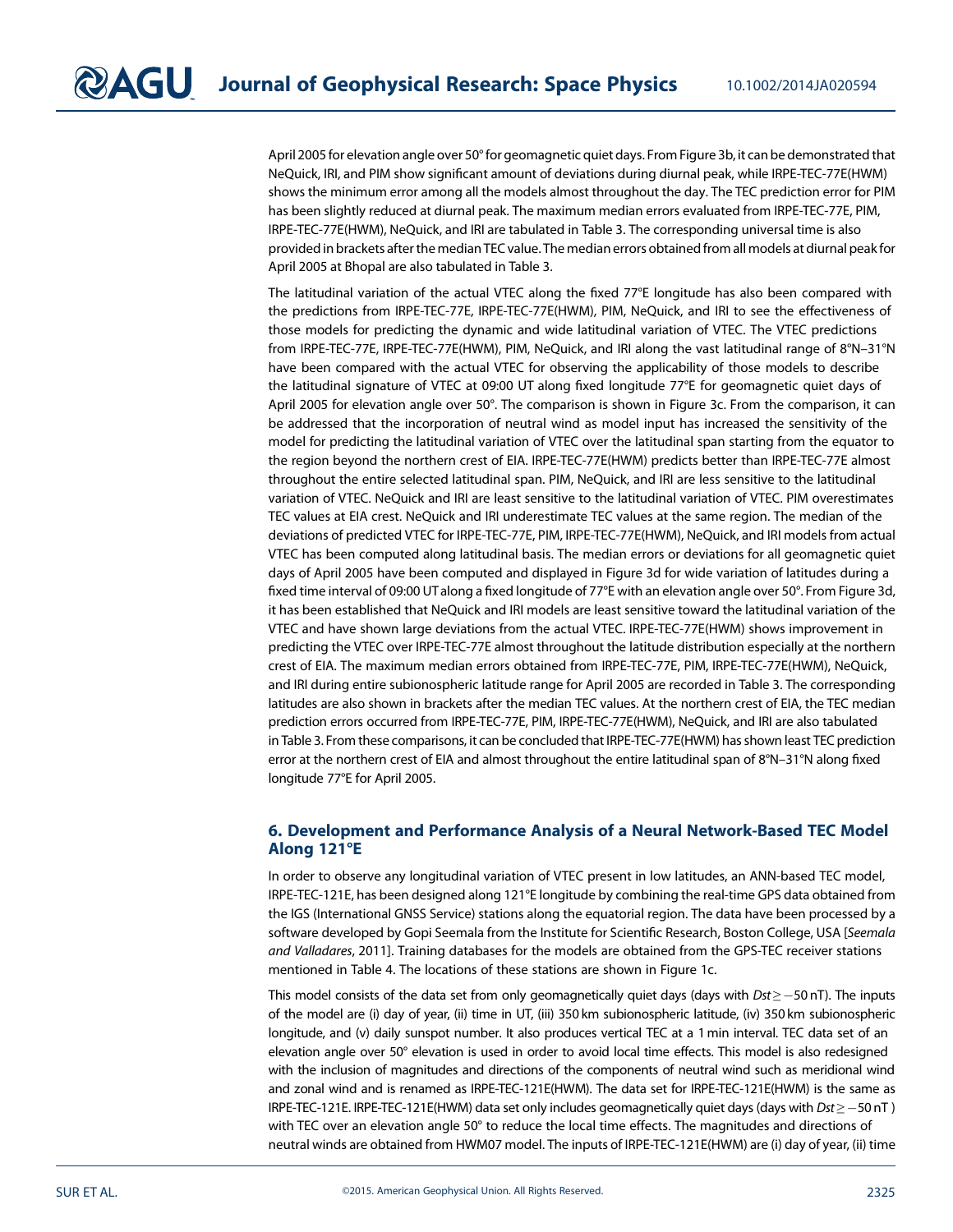Table 4. GPS-TEC Data Receiver Stations for Training Data Set for IRPE-TEC-121E and IRPE-TEC-121E(HWM) and Diurnal Performance Analysis for Models Along 121°E in September 2013 at Hsinchu

| GPS-TEC data receiver stations for training dataset for IRPE-TEC-121E and IRPE-TEC-121E(HWM) |                          |                |                       |                   |                             |  |  |  |
|----------------------------------------------------------------------------------------------|--------------------------|----------------|-----------------------|-------------------|-----------------------------|--|--|--|
| <b>Station Name</b>                                                                          | Geographic               | Geographic     | Geomagnetic           | Training          | Simulation                  |  |  |  |
|                                                                                              | Latitude (°N)            | Longitude (°E) | $Dip$ ( $^{\circ}N$ ) | Data Period       | Data Set                    |  |  |  |
| <b>Hsinchu</b>                                                                               | 24.80                    | 120.99         | 35.52                 | January 2011 to   | April 2012, September 2012, |  |  |  |
| Taoyuan                                                                                      | 24.95                    | 121.16         | 35.76                 | <b>March 2012</b> | April 2013, and             |  |  |  |
| Quezon City                                                                                  | 14.64<br>15.50<br>121.08 |                | September 2013        |                   |                             |  |  |  |
| Diurnal Performance Analysis for Models Along 121°E in September 2013 at Hsinchu             |                          |                |                       |                   |                             |  |  |  |
|                                                                                              | IRPE-TEC-121E            | PIM (TECU)     | IRPE-TEC-121E(HWM)    | NeQuick (TECU)    | IRI (TECU)                  |  |  |  |
|                                                                                              | (TECU)                   |                | (TECU)                |                   |                             |  |  |  |
| Error TEC at diurnal peak on 7 September 2013                                                | 0.3                      | 5              |                       | 4                 | 16                          |  |  |  |
| Maximum median prediction error in the<br>entire September 2013                              | 21 (10:00 UT)            | 27 (03:00 UT)  | 8 (10:00 UT)          | 20 (09:00 UT)     | 22 (10:00 UT)               |  |  |  |
| Median error TEC at diurnal peak in<br>entire September 2013                                 | 6                        | 6              | 4                     |                   |                             |  |  |  |

in UT, (iii) 350 km subionospheric latitude, (iv) 350 km subionospheric longitude, (v) daily sunspot number, (vi) meridional wind, and (vii) zonal wind. The applicability of the model has been visualized by a series of simulations for the months of April and September 2012 and April and September 2013 for geomagnetically quiet days. This model IRPE-TEC-121E(HWM) is also compared with IRPE-TEC-121E to see the effects of neutral wind over TEC. The predictions from standard models like PIM, NeQuick, and IRI are also compared with the currently designed ANN models. The simulation data set is deliberately kept different from the training data set in order to avoid biasing. From the entire simulation period, a representative and geomagnetically quiet day 7 September 2013 has been chosen for the demonstration of the comparison results to analyze the affectivity of the model IRPE-TEC-121E and IRPE-TEC-121E(HWM) from geomagnetic crest station Hsinchu (24.80°N, 120.99°E geographic, magnetic dip 35.52°N). From the comparison, shown in the Figure 4a, it can be concluded that the model incorporated with neutral wind components (IRPE-TEC-121E(HWM)) shows better correspondence with actual VTEC than the ANN model without neutral wind components (IRPE-TEC-121E) except at diurnal maximum. IRI overestimates the VTEC values and henceforth shows maximum deviation from the VTEC almost throughout the day than other models. NeQuick shows better correspondence with actual VTEC along 121°E compared to 77°E and 88°E. On 7 September 2013, the deviations obtained from IRPE-TEC-121E, PIM, IRPE-TEC-121E(HWM), NeQuick, and IRI at diurnal peak VTEC are 0.3, 5, 2, 4, and 16 TECU, respectively. These results are tabulated in Table 4. The same comparisons have been done for April and September 2012 and April and September 2013.

The deviations of predicted VTEC from the actual VTEC have also been computed for IRPE-TEC-121E, PIM, IRPE-TEC-121E(HWM) NeQuick, and IRI for all geomagnetic quiet days of the entire month of September 2013 from Hsinchu (24.80°N, 120.99°E geographic, magnetic dip 35.52°N) for an elevation angle over 50°. Figure 4b shows the hourly median error analysis for all the models tested here in diurnal basis for the month of September 2013 along the EIA crest station Hsinchu. From Figure 4b, it can be established that PIM has shown maximum error before diurnal peak and IRI has shown maximum error after diurnal peak of TEC. The inclusion of neutral wind produces significant improvement in the prediction of the VTEC by generating less median error almost throughout the day. The maximum median error evaluated from IRPE-TEC-121E, PIM, IRPE-TEC-121E(HWM), NeQuick, and IRI are found to be 21, 27, 8, 20, and 22 TECU during 10:00 UT, 03:00 UT, 10:00 UT, 09:00 UT, and 10:00 UT, respectively, throughout the entire September 2013. These results are shown in Table 4. The corresponding universal time is shown after the median TEC values. The median errors obtained by all models at diurnal peak for September 2013 at Hsinchu are also tabulated in Table 4. However, the latitudinal variation of TEC along 121°E for a fixed time cannot be computed from those models due to the absence of any IGS station between 15°N and 24°N.

## 7. TEC Variation With Longitudinally Separated Artificial Neural-Network Based Models

After observing the applicability and improved performance of the three ANN-based TEC models coupled with the neutral horizontal wind components in the three different longitudinal sectors covering a wide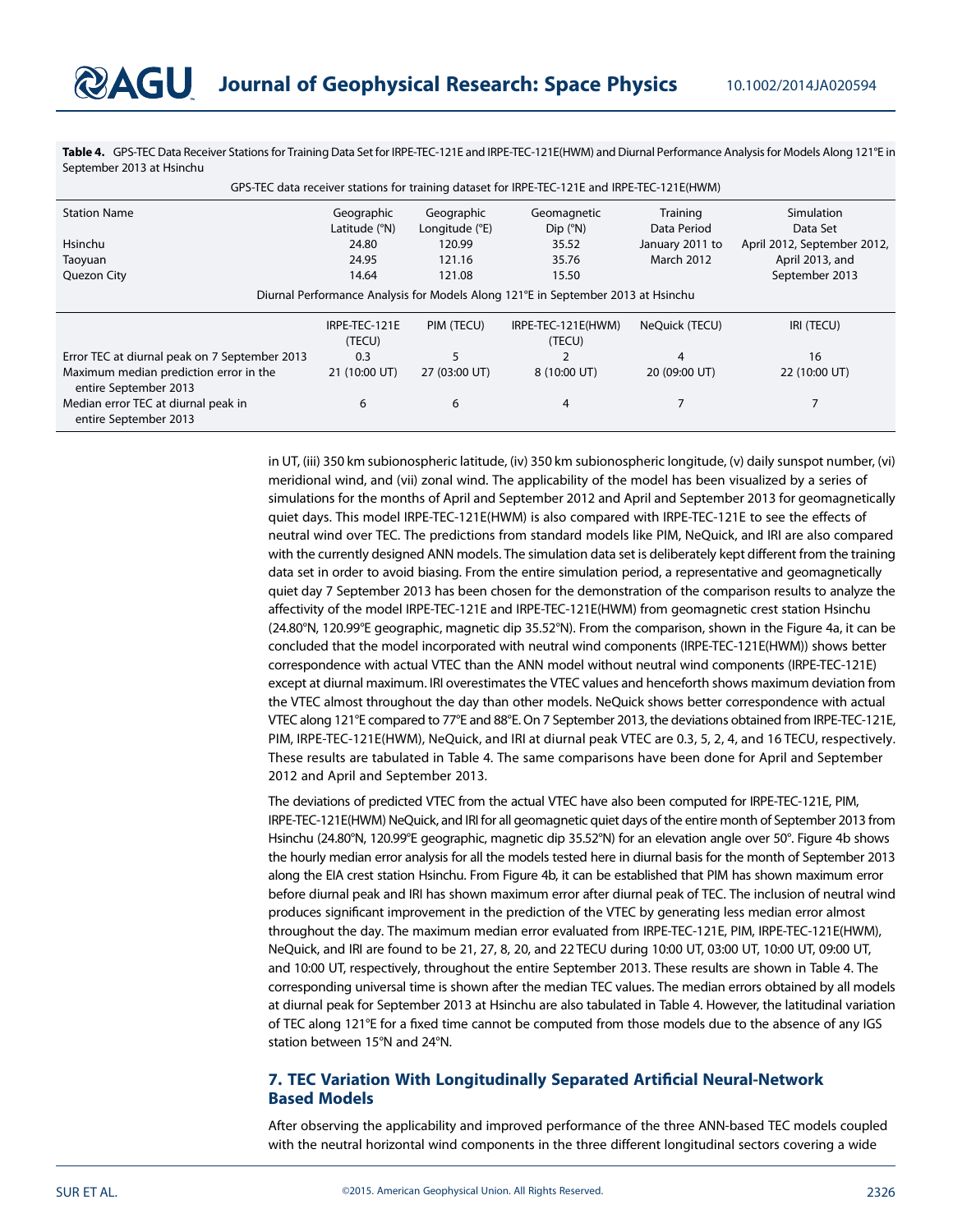

Figure 4. (a) Comparison of diurnal variation of actual VTEC with VTEC obtained from IRPE-TEC-121E, PIM, IRPE-TEC-121E (HWM), NeQuick, and IRI at Hsinchu (24.80°N, 120.99°E, magnetic dip 35.52°N) on 7 September 2013. The hourly ±1σ error bars are introduced on the measured values. (b) Hourly median error obtained from IRPE-TEC-121E model, PIM, IRPE-TEC-121E (HWM), NeQuick, and IRI at Hsinchu (24.80°N, 120.99°E geographic, magnetic dip 35.52°N) in September 2013.

latitudinal variation in this geophysically sensitive equatorial region, predictions from these models can be utilized to analyze any longitudinal variation in TEC after eliminating the effect from solar terminator. As the models IRPE-TEC-77E(HWM) and IRPE-TEC-121E(HWM) have shown good correspondence with the actual VTEC for the low-latitude regions along longitudes 77°E and 121°E, respectively, reliable TEC variation analysis along two distinct longitudes can be done using the predictions from these models. Two equinoctial months April 2013 and September 2013 have been utilized to generate the predictions of VTEC along 77°E and 121°E longitudes using IRPE-TEC-77E(HWM) and IRPE-TEC-121E(HWM), respectively, for geomagnetically quiet days (days with *Dst* ≥ −50 nT). A representative geomagnetic quiet day from each equinoctial month (3 April 2013 and 8 September 2013) has been chosen to show longitudinal TEC variation removing the solar terminator effect. Two stations, Bhopal (23.28°N, 77.34°E geographic, magnetic dip 33.95°N) and Hsinchu (24.80°N, 120.99°E geographic, magnetic dip 35.52°N), have been chosen for the comparison as they are positioned along similar geomagnetic dip and almost the same latitude but in different longitudes (77°E and 121°E, respectively) and different geomagnetic declination angle (0° geomagnetic declination for Bhopal and 4°W for Hsinchu). The geographic locations of these two stations have been shown in Figure 1d. Thus, the latitudinal difference between these two stations can be assumed negligible. Both stations are situated on the EIA crest and have a wide longitudinal difference. TECs for April 2013 and September 2013 at Bhopal are computed from IRPE-TEC-77E(HWM), and TECs for Hsinchu for the same period are computed with IRPE-TEC-121E(HWM). Predicted VTECs from two geomagnetically quiet days each from April and September (3 April 2013 and 8 September 2013) corresponding models along 77°E and 121°E longitudes have been demonstrated in Figures 5a and 5b, respectively for elevation angle over 50°. From the figures, the conclusion can be easily derived that the TEC from Bhopal at 77°E is slightly higher than the TEC from Hsinchu at 121°E for most parts of the day. Now from the analysis of equation (3), the longitudinal TEC variation can be attributed to the variable recombination rate in varying longitudes. The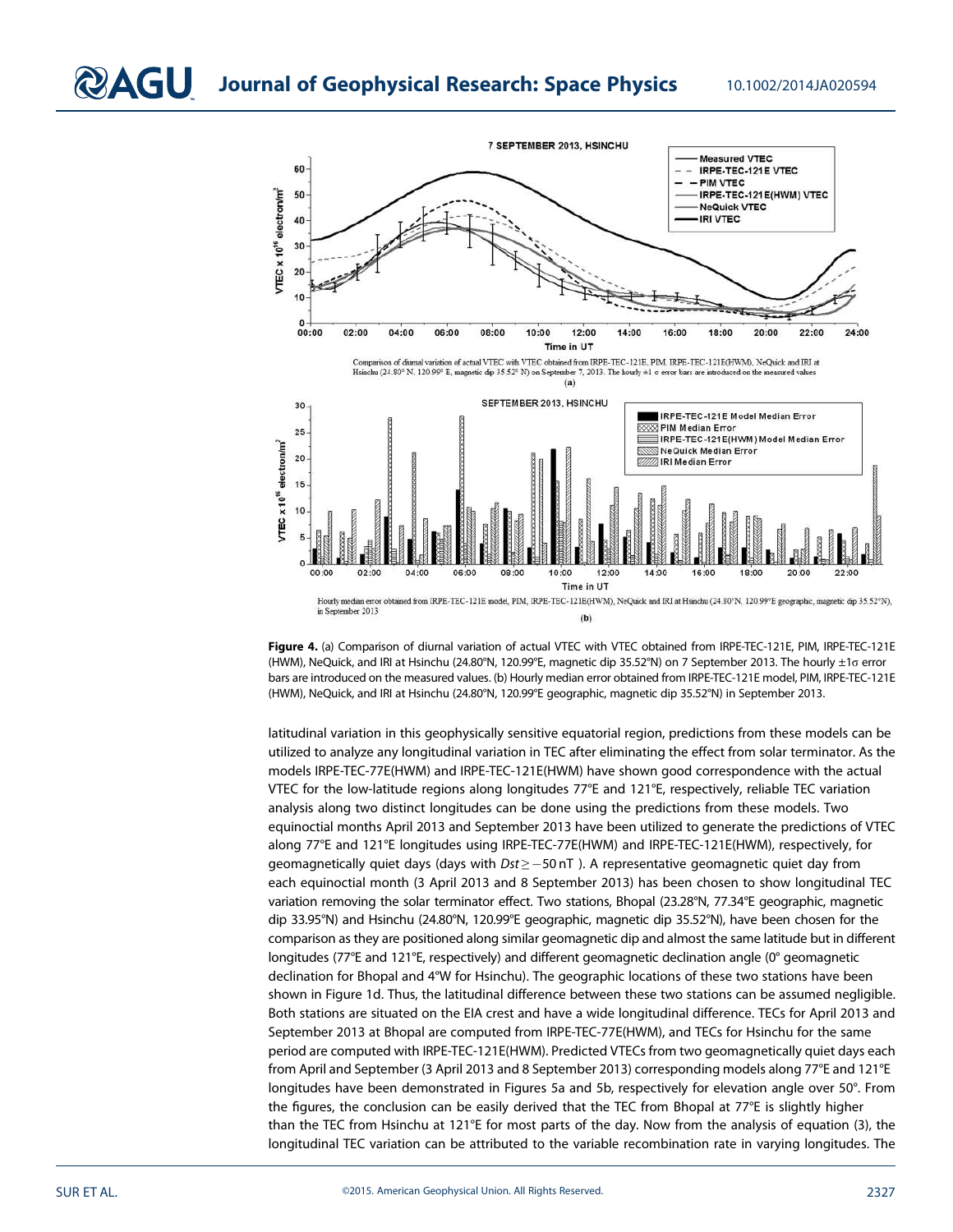## **QAGU** Journal of Geophysical Research: Space Physics 10.1002/2014JA020594



Figure 5. (a) Longitudinal variation of VTEC obtained from IRPE-TEC-77E(HWM) for Bhopal (23.28°N, 77.34°E geographic, magnetic dip 33.95°N) and from IRPE-TEC-121E(HWM) for Hsinchu (24.80°N, 120.99°E geographic, magnetic dip 35.52°N) on 3 April 2013. (b) Longitudinal variation of VTEC obtained from IRPE-TEC-77E(HWM) for Bhopal (23.28°N, 77.34°E geographic, magnetic dip 33.95°N) and from IRPE-TEC-121E(HWM) for Hsinchu (24.80°N, 120.99°E geographic, magnetic dip 35.52°N) on 8 September 2013. (c) Hourly median TEC differences between Bhopal and Hsinchu obtained from IRPE-TEC-77E(HWM) and IRPE-TEC-121E(HWM) for April 2013. (d) Hourly median TEC difference between Bhopal and Hsinchu obtained from IRPE-TEC-77E(HWM) and IRPE-TEC-121E(HWM) for September 2013. (e) Zonal wind velocity in Hsinchu (24.80°N, 120.99°E geographic, magnetic dip 35.52°N, magnetic declination 4°W) on 3 April 2013 obtained from HWM07. (f) Zonal wind velocity in Hsinchu (24.80°N,120.99°E geographic, magnetic dip 35.52°N, magnetic declination 4°W) on 8 September 2013 obtained from HWM07.

> ion recombination rate depends on the magnetic field-aligned ion drift velocity *V*, which in turn depends on the variation of geomagnetic inclination angle, declination angle, and the zonal wind. As both the stations have almost the same geomagnetic inclination, the variation of TEC between these two stations can be attributed toward the variation of declination angle and the zonal wind only. The station Bhopal has been situated on the agonic line, and Hsinchu has been situated at slightly east from the agonic line in 2013, as shown in Figure 1d. As the station Bhopal almost situated on the agonic line, so its geomagnetic declination angle is almost zero. According to equation (3), the ion drift velocity at Bhopal is close to zero. Hence, the recombination rate does not depend on the zonal wind velocity and directions. Magnetic inclination angle is almost the same for both stations, and the sign should be positive as the inclination angles for those two stations are magnetic north. Hsinchu is situated on 4°W declination angle. According to equation (3), the conventional sign for a declination angle due west is negative. Another parameter which influences on vertical ion drift is the magnitude and direction for zonal wind. Zonal winds at Hsinchu for the corresponding days are computed from HWM07 model, and the variation of zonal wind along the local time for Hsinchu for 3 April 2013 and 8 September 2013 are shown in Figures 5e and 5f, respectively. From the diurnal variation of zonal wind, it can be observed that for most parts of the day, especially after 09:00 LT (local time), the direction of zonal wind is westward. So the direction sign should be negative. So at Hsinchu,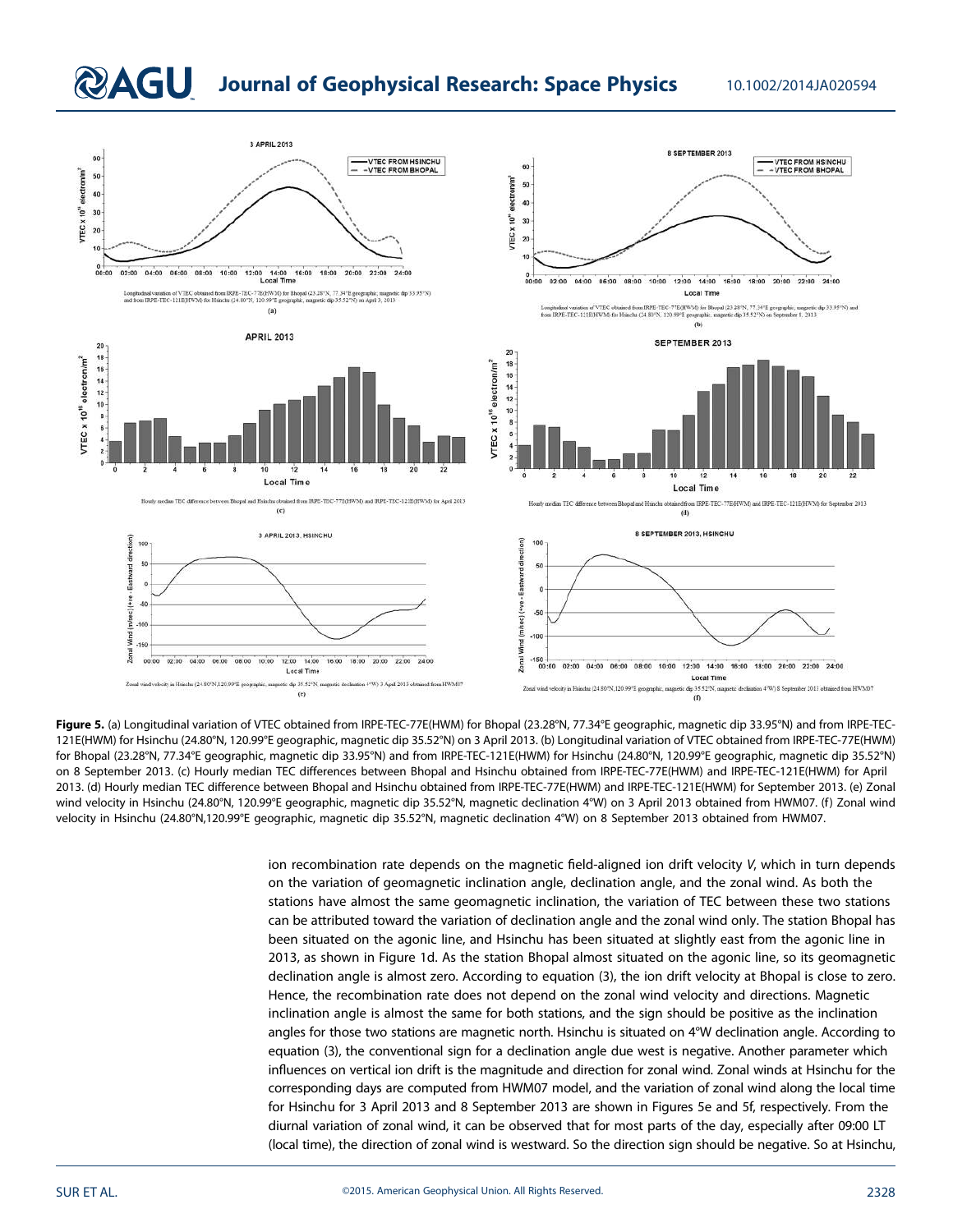|                                                                                                         | Vernal Equinox (April 2013) |                             |                     |                      | Autumnal Equinox (September 2013) |                          |                         |                                 |
|---------------------------------------------------------------------------------------------------------|-----------------------------|-----------------------------|---------------------|----------------------|-----------------------------------|--------------------------|-------------------------|---------------------------------|
|                                                                                                         | 14:00-17:00 LT              |                             | 05:00-08:00 LT      |                      | 14:00-17:00 LT                    |                          | 05:00-08:00 LT          |                                 |
|                                                                                                         | 3 April<br>2013             | <b>Entire April</b><br>2013 | 3 April<br>2013     | Entire April<br>2013 | 8 September<br>2013               | Entire September<br>2013 | 8 September<br>2013     | <b>Entire September</b><br>2013 |
| TEC difference between<br>Bhopal and Hsinchu (TECU)<br>(median TECU difference for<br>the entire month) | $13 - 17$                   | 13.14-16.32                 | $1.5 - 7$           | $2.79 - 4.63$        | $20 - 23$                         | 17.34-18.59              | $0 - 2$                 | 1.44–2.67                       |
| Zonal wind speed at<br>Hsinchu (m/s)                                                                    | 103-134<br>(westward)       | $99 - 148$<br>(westward)    | 65-68<br>(eastward) | 48–88<br>(eastward)  | $100 - 120$<br>(westward)         | $96 - 121$<br>(westward) | $49 - 73$<br>(eastward) | $47 - 79$<br>(eastward)         |

Table 5. Diurnal Comparison of TEC Between Two Longitudinally Separated Locations Bhopal and Hsinchu for April 2013 and September 2013

for a negative zonal wind, positive inclination angle and negative declination angle, the direction of ion drift should be negative or downward as it is computed from equation (3). The downward ion drift causes larger recombination rate. This can be attributed to the main possible reason to the lesser values of TEC at Hsinchu than Bhopal. Bhopal is situated on the agonic line, and hence, the vertical ion drift at Bhopal can be assumed to be on the order of the magnitude which is less significant than that of Hsinchu. From Figures 5a and 5b, it can be found that the longitudinal TEC differences between these two stations are maximized during the post-diurnal-peak hours around 14:00–17:00 LT. The longitudinal TEC differences between these two stations along 14:00–17:00 LT are observed to be 13–17 TECU during the entire 3 April 2013 and 20–23 TECU during 8 September 2013. The reason for this steep TEC differences can probably be explained by the maximum downward magnetic ion drift velocity at Hsinchu, which helps slight increment ion recombination rate. This maximum downward ion drift occurred due to maximum westward zonal wind flow along 14:00–17:00 LT in Hsinchu, where geomagnetic declination angle is west and inclination angle is north. From Figures 5e and 5f, it can be seen that zonal wind flow direction at Hsinchu becomes maximum westward during 14:00–17:00 LT (103–134 m/s westward at 3 April 2013 and around 100–120 m/s westward at 8 September 2013). This westward zonal wind causes highly downward ion drift for Hsinchu (west declination angle and north inclination angle) according to equation (3) reported by *Zhang et al*. [2011]. This downward ion drift increases higher recombination rate, and this prevents very high TEC value at Hsinchu during the diurnal peak time and post-diurnal-peak time of 14:00–17:00 LT, thus causing large TEC differences around 14:00–17:00 LT between Bhopal and Hsinchu. Similarly, from Figures 5a and 5b, the minimum TEC differences between the two stations can be seen around 05:00–08:00 LT. The longitudinal TEC differences during 05:00–08:00 LT are 1.5–7 TECU on 3 April 2013 and 0–2 TECU on 8 September 2013. On 8 September 2013 at 05:00–08:00 LT, the TEC at Bhopal is observed to be less than the TEC of Hsinchu for 05:00–08:00 LT. This may be explained in terms of upward ion drift velocity at Hsinchu due to the eastward zonal wind flow. From Figures 5e and 5f, the zonal wind speed at Hsinchu during around 05:00–08:00 LT becomes maximum eastward with a speed of 65–68 m/s on 3 April 2013 and 49–73 m/s on 8 September 2013. This highly eastward zonal wind produces upward ion drift for Hsinchu (west declination angle and north inclination angle) according to equation (3), causing less recombination rate and thus increasing the TEC value at Hsinchu. Thus, the net difference in TEC value between Bhopal and Hsinchu becomes least at 05:00–08:00 LT than the rest of the day. The similar comparisons have been done for all the geomagnetically quiet days from April 2013 and September 2013. The least TEC differences between Bhopal and Hsinchu during 05:00–08:00 LT may also be attributed to low values of TEC around 05:00 LT in both stations. For all other geomagnetically quiet days of April 2013 and September 2013, the TEC differences between Bhopal and Hsinchu are found to be maximum around 14:00–17:00 LT and minimum around 05:00–08:00 LT. The diurnal variations of TEC differences between these two stations for all geomagnetic quiet days from entire April 2013 and September 2013 have been performed, and the results summarized alongside 3 April 2013 and 8 September 2013 are shown in Table 5. The median TEC differences between Bhopal and Hsinchu per hour are computed from ANN model simulations, and these results are displayed in Figures 5c and 5d. The results are shown in Table 5. During 14:00–17:00 LT, the median TEC differences between Bhopal and Hsinchu are observed to be maximum (13.14–16.32 TECU for April 2013 and 17.34–18.59 TECU for September 2013). The minimum median TEC differences along these two stations are obtained during 05:00–08:00 LT (2.79–4.63 TECU for April 2013 and 1.44–2.67 TECU for September 2013). In April 2013, the longitudinal TEC differences get considerably reduced during another time interval of 21:00–23:00 LT also (3.51–4.43 TECU).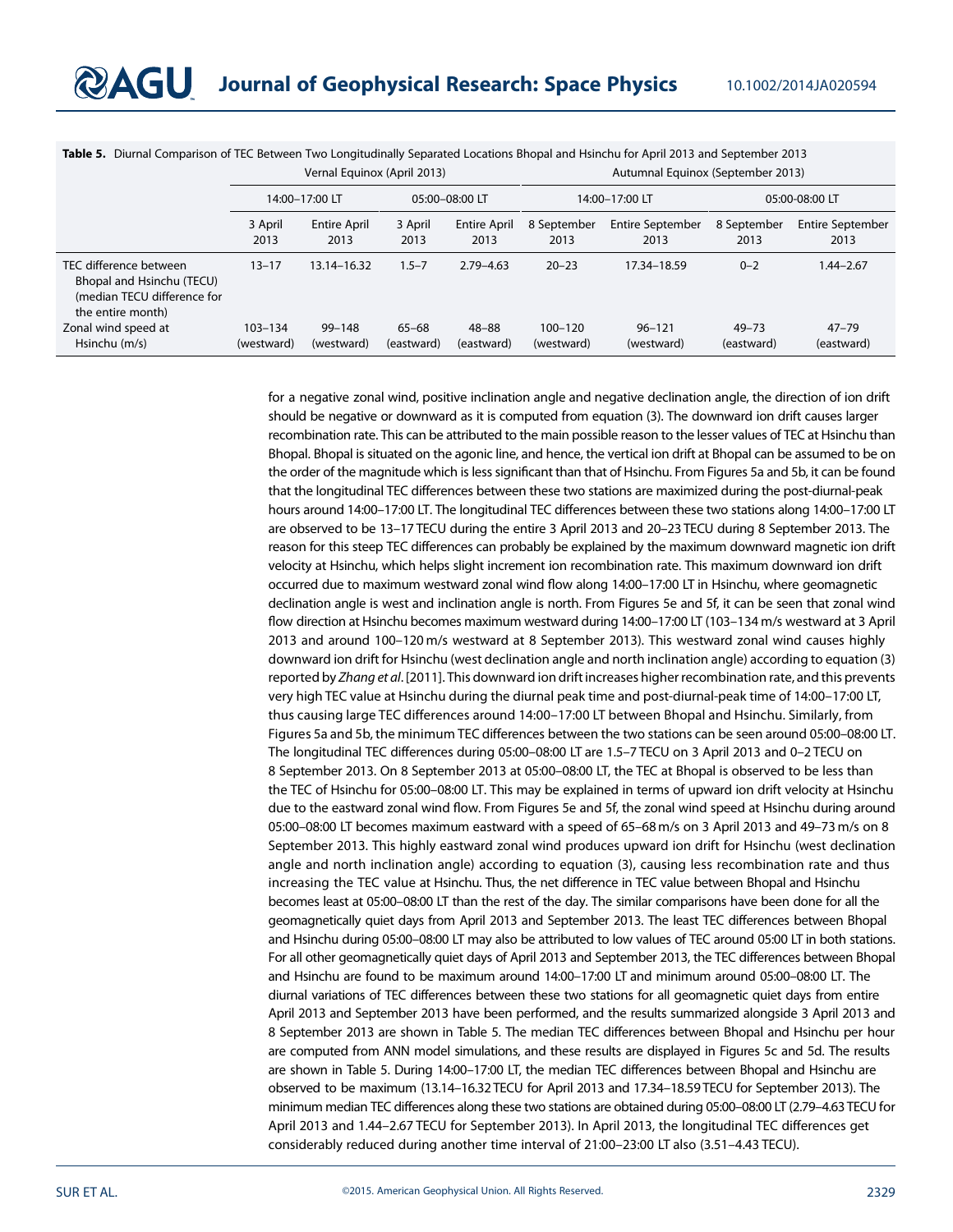### 8. Conclusions and Discussions

Transionospheric radio signals from spacecraft and navigation satellites are always attenuated by the TEC present in the ionospheric medium. For reliable operations of transionospheric radio signals, high accuracy is required in TEC prediction. Standard midlatitude models like IRI, NeQuick, and PIM are incapable of predicting the TEC in the dynamic equatorial region. The prediction variations are smoothed in nature for these models which makes them unable to present good correspondence with the actual VTEC in this region [*Paul et al*., 2005; *Bhuyan and Borah*, 2007]. This initiates the necessity of an ANN-based TEC model designed with database of real-time local TEC data.

The existence of longitudinal TEC differences has already been reported in *Su et al*. [1996] and *Zhang et al*. [2011]. To observe any longitudinal difference in TEC in low-latitude region, three ANN-based TEC prediction models have been developed along three separate longitudes in the equatorial region. The present manuscript reports the development and performance of the three ANN-based TEC models: (i) IRPE-TEC-88E using real-time GPS data for the duration from 1 January 2007 to 15 September 2011 along the longitude of 88°E, (ii) IRPE-TEC-77E using real-time GAGAN GPS data for the duration of January 2004 to March 2005 along the longitude of 77°E, and (iii) IRPE-TEC-121E with real-time GPS data spanning the period of January 2011 to March 2012 along the longitude 121°E along the low-latitude regions. The relation between neutral wind velocities and TEC has already been reported [*Balan et al*., 2009]. For this reason, these currently developed ANN-based models are further upgraded with the inclusion of neutral winds (meridional wind and zonal wind) as model inputs to make the predictions from the models more accurate. The newly developed models along 88°E, 77°E, and 121°E (IRPE-TEC-88E(HWM), IRPE-TEC-77E(HWM), and IRPE-TEC-121E(HWM), respectively) have been compared with the neural network models without the incorporation of neutral winds. The outputs of neutral wind-incorporated ANN models are proven to be more in correspondence with the diurnal as well as the latitudinal variation of actual VTEC than the ANN models without the neutral wind components as inputs and other standard models like NeQuick, PIM, and IRI. These reinforce that neutral wind plays an important role in determining TEC.

From the analysis, it can be summarized that neutral wind coupled ANN models have shown better correspondence with the actual VTEC than the rest of the models simulated. These conclusions validate the incorporation of neutral winds as TEC model inputs for better and accurate predictions. Empirical models like PIM, NeQuick, and IRI constitute midlatitude region and American and European longitude sector TEC data and hence produce large deviation from measured TEC at equatorial regions [*Paul et al*., 2005; *Bhuyan and Borah*, 2007]. The smoothed prediction nature of these models makes them unable to properly describe the wide and dynamic diurnal and spatial variations of TEC in this equatorial region. Electrodynamic drift parameters used in these models are averaged over their prolonged database, and this is the reason why these models are unable to properly describe the dynamic equatorial plasma transport process. For accurate prediction of this sharp diurnal, spatial and the day-to-day variation of TEC in this low-latitude region, real-time local TEC data set-based model is required. The currently developed ANN models are generated by local TEC data. The predictions from these models show better correspondence with low-latitude TEC variation. Thus, these IRPE-TEC models coupled with neutral wind inputs along low latitudes could provide the initiative for accurate TEC prediction, which is essential for SBAS.

The improved prediction of the neutral wind-included neural network-based real-time TEC models over the standard models like PIM, NeQuick, and IRI has been proved now by a chain of simulation during equinoctial periods. In this regard, these longitudinally separated neural network-based TEC models, IRPE-TEC-77E(HWM) and IRPE-TEC-121E(HWM), designed along the longitudes of 77°E and 121°E, respectively, can be used to observe any longitudinal differences present in the diurnal distribution of TEC except the difference due to solar terminator. The comparisons from the local time-predicted diurnal VTEC values along 77°E and 121°E obtained from those models for all geomagnetically quiet days (days with *Dst* ≥ −50 nT) of April and September 2013 have been analyzed with the variations of the zonal wind through the regions. Two almost equal geomagnetic dip and the same latitude stations, Bhopal (23.28°N, 77.34°E geographic, magnetic dip 33.95°N) and Hsinchu (24.80°N, 120.99°E geographic, magnetic dip 35.52°N), are chosen to perform the comparisons for geomagnetic quiet days along the two equinox months of April and September for the year 2013. Bhopal and Hsinchu are separated by different geographic longitudes (77°E and 121°E, respectively) and geomagnetic declination angles (0° geomagnetic declination for Bhopal and 4°W for Hsinchu). TECs for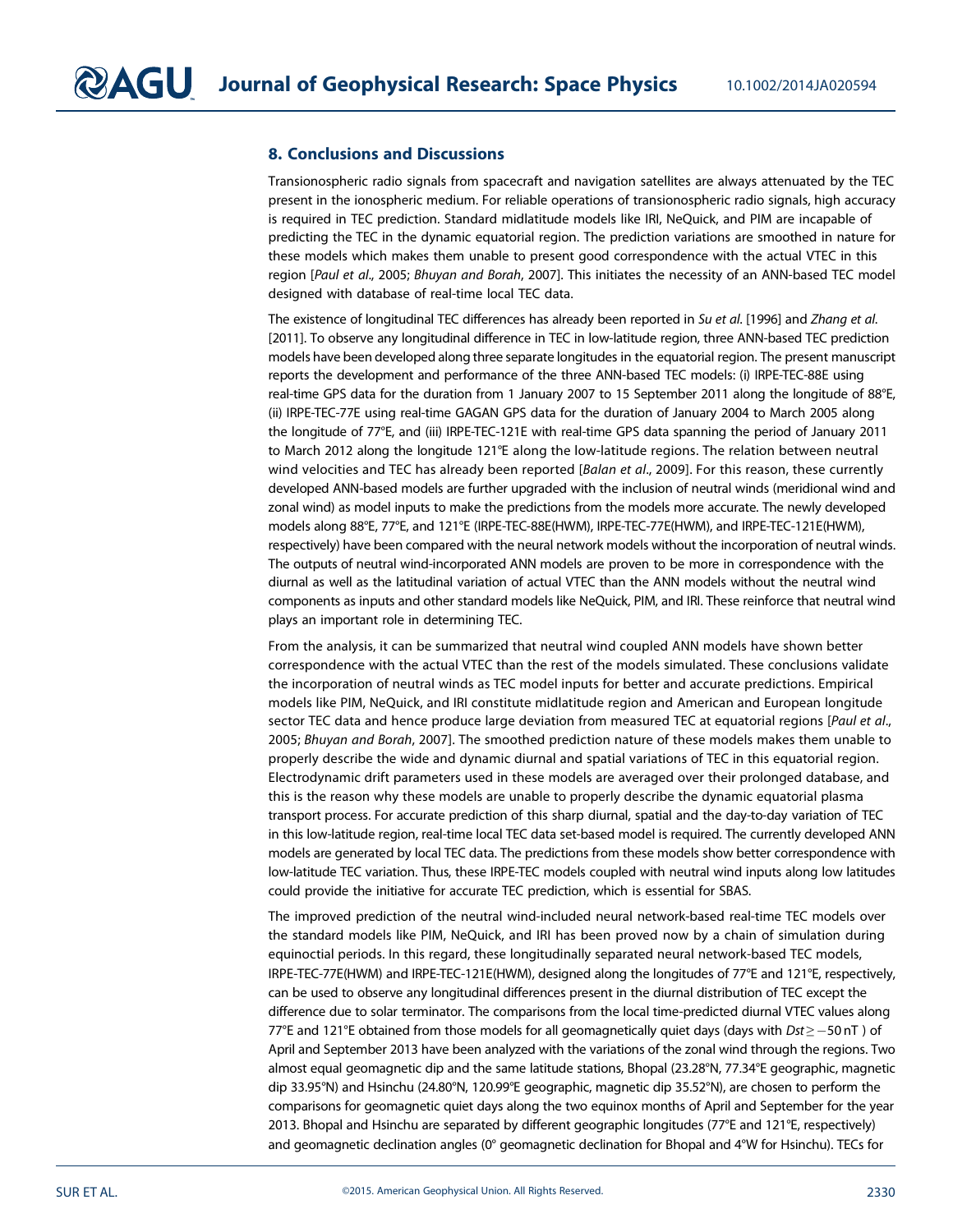Bhopal are computed from IRPE-TEC-77E(HWM), and TECs for Hsinchu are computed with IRPE-TEC-121E(HWM). After eliminating the solar terminator effect, VTEC at Bhopal appears to be higher than the VTEC of Hsinchu almost throughout the day, especially at the diurnal peak (Table 5). This VTEC variation through the longitude separation between these two stations may be explained by the relation of TEC with the zonal wind of the region as well as with the inclination and declination angles of the station as reported in the literatures by *Su et al*. [1996] and *Zhang et al*. [2011]. This explanation is elaborated in section 7. This can be a suitable explanation for the longitudinal variability of TEC along the low latitudes. This also reinforces the dependency of TEC over the geomagnetic inclination and declination angles and the zonal wind components. The longitudinal differences of TEC values over two longitudinally separated stations also vary diurnally, and it is confirmed by the computations of TEC from ANN-based real-time-data-driven models for April and September 2013 (Figures 5c and 5d and Table 5) after eliminating the solar terminator effect. The maximum longitudinal TEC differences between Bhopal and Hsinchu are obtained during 14:00–17:00 LT and the minimum longitudinal TEC differences during 05:00–08:00 LT for April and September 2013. The possible explanation for this diurnal variation is given in section 7 with the help of zonal wind and declination angle as well as inclination angle for those stations. Thus, neural network-based model TEC computation technique along the different longitudes reported in this literature allowed to generate the clear picture of the longitudinal TEC variations along the low latitudes and their dependency over zonal wind and geomagnetic inclination and declination angles. From the neural network-based TEC model analysis, it can also be shown that these longitudinal TEC differences between different longitude stations also suffer diurnal variation, and these variations can be explained by the variation of zonal wind. So these longitudinally separated ANN-based real-time TEC model technique can be an important tool to generate detailed picture about longitudinal variation of TEC along low latitudes.

#### Acknowledgments

The authors acknowledge the Indian Space Research Organization (ISRO) for supporting this work through research projects at the S. K. Mitra Centre for Research in Space Environment, University of Calcutta, Calcutta, India. The GAGAN data for the period of 2004–2005 have been made available by ISRO and Airport Authority of India. The authors acknowledge the Asian Office of Aerospace Research and Development for providing the SCINDA data. The model International Reference Ionosphere (IRI 2007) is available at the website http://omniweb.gsfc.nasa.gov/ vitmo/iri\_vitmo.html. The authors also acknowledge R. Daniell of the Computational Physics, Incorporated, Waltham, Massachusetts, for making the PIM model (PIM 1.7) available. Authors sincerely thank Aeronomy and Radiopropagation Laboratory of the Abdus Salam International Centre for Theoretical Physics Trieste, Italy, for providing the NeQuick model. The IGS data set, which is used to design for IRPE-TEC-121E and IRPE-TEC-121E(HWM), was obtained from the website http://sopac.ucsd.edu/. The authors would like to thank (i) S. Roy and K. Basu of the K. N. College, Baharampore, India, for providing the data from Baharampore GPS receiver, (ii) S. Halder of North Bengal University, Siliguri, India, for providing the GPS data from North Bengal University, Siliguri, India, and (iii) Bharat Sevashram Sangha, Farakka, India, for providing the GPS data from Farakka, India.

Alan Rodger thanks the reviewers for their assistance in evaluating this paper.

#### **References**

- Alken, P., S. Maus, J. Emmert, and D. P. Drob (2008), Improved horizontal wind model HWM07 enables estimation of equatorial ionospheric electric fields from satellite magnetic measurements, *Geophys. Res. Lett.*, *35*, L11105, doi:10.1029/2008GL033580.
- Altinay, O., E. Tulunay, and Y. Tulunay (1997), Forecasting of ionospheric critical frequency using neural networks, *Geophys. Res. Lett.*, *24*(12), 1467–1470, doi:10.1029/97GL01381.
	- Appleton, E. V. (1946), Two anomalies in the ionosphere, *Nature*, *157*(3995), 691–693, doi:10.1038/157691a0.
	- Balan, N., H. Alleyne, Y. Otsuka, D. V. Lekshmi, B. G. Fejer, and I. McCrea (2009), Relative effects of electric field and neutral wind on positive ionospheric storms, *Earth, Planets Space*, *61*(4), 439–445.
	- Bhuyan, P. K., and R. R. Borah (2007), TEC derived from GPS network in India and comparison with the IRI, *Adv. Space Res.*, *39*(5), 830–840, doi:10.1016/j.asr.2006.12.042.
	- Breed, A. M., G. L. Goodwin, A. M. Vandenberg, E. A. Essex, K. J. W. Lynn, and J. H. Silby (1997), Ionospheric total electron content and slab thickness determined in Australia, *Radio Sci.*, *32*(4), 1635–1643, doi:10.1029/97RS00454.
	- Daniell, R. E., Jr., L. D. Brown, D. N. Anderson, M. W. Fox, P. H. Doherty, D. T. Decker, J. J. Sojka, and R. W. Schunk (1995), Parameterized ionospheric model: A global ionospheric parameterization based on first principles models, *Radio Sci.*, *30*(5), 1499–1510, doi:10.1029/ 95RS01826.
	- di Giovanni, G., and S. M. Radicella (1990), An Analytical Model of the electron density profile in the ionosphere, *Adv. Space Res.*, *10*(11), 27–30, doi:10.1016/0273-1177(90)90301-F.
	- Drob, D. P., et al. (2008), An empirical model of the Earth's horizontal wind fields: HWM07, *J. Geophys. Res.*, *113*, A12304, doi:10.1029/ 2008JA013668.
	- Fesen, C. G., G. Crowley, and R. G. Roble (1989), Ionospheric effects at low latitudes during the March 22, 1979, geomagnetic storm, *J. Geophys. Res.*, *94*(A5), 5405–5417, doi:10.1029/JA094iA05p05405.
	- Hanson, W. B., and R. J. Moffett (1966), Ionization transport effects in the equatorial F region, *J. Geophys. Res.*, *71*(23), 5559–5572, doi:10.1029/ JZ071i023p05559.
	- Hernandez-Pajares, M., J. M. Juan, and J. Sanz (1997), Neural network modeling of the ionospheric electron content at global scale using GPS data, *Radio Sci.*, *32*(3), 1081–1089, doi:10.1029/97RS00431.
	- Huang, Y., K. Cheng, and S. Chen (1989), On the equatorial anomaly of the ionospheric total electron content near the northern anomaly crest region, *J. Geophys. Res.*, *94*(A10), 13,515–13,525, doi:10.1029/JA094iA10p13515.
- Kelley, M. C., M. N. Vlasov, J. C. Foster, and A. J. Coster (2004), A quantitative explanation for the phenomenon known as storm-enhanced density, *Geophys. Res. Lett.*, *31*, L19809, doi:10.1029/2004GL020875.
- Klobuchar, J. A., P. H. Doherty, A. Das Gupta, M. R. Sivaraman, and A. D. Sarma (2001), Equatorial anomaly gradient effects on a space-based augmentation system Proc., *International Beacon Satellite Symposium*, *Boston* (*USA*).
- Kumluca, A., E. Tulunay, I. Topalli, and Y. Tulunay (1999), Temporal and spatial forecasting of ionospheric critical frequency using neural networks, *Radio Sci.*, *34*(6), 1497–1506, doi:10.1029/1999RS900070.
- Leandro, R. F. (2004), A new technique to TEC regional modeling using a neural network, in *Proceedings of the ION GNSS 2004*, *Long Beach*, *California*, 20–21 September, Inst. of Navig., Fairfax, Va.
- Leandro, R. F., and M. C. Santos (2007), A neural network approach for regional vertical total electron content modeling, *Stud. Geophys. Geod.*, *51*(2), 279–292, doi:10.1007/s11200-007-0015-6.
- Marquez, L., and T. Hill (1992), Function approximation using back-propagation and general regression neural networks, in *Proceedings of the Twenty-Sixth Hawaii International Conference on System Sciences*, vol. 4, pp. 607–615, IEEE Press, Piscataway, N. J.